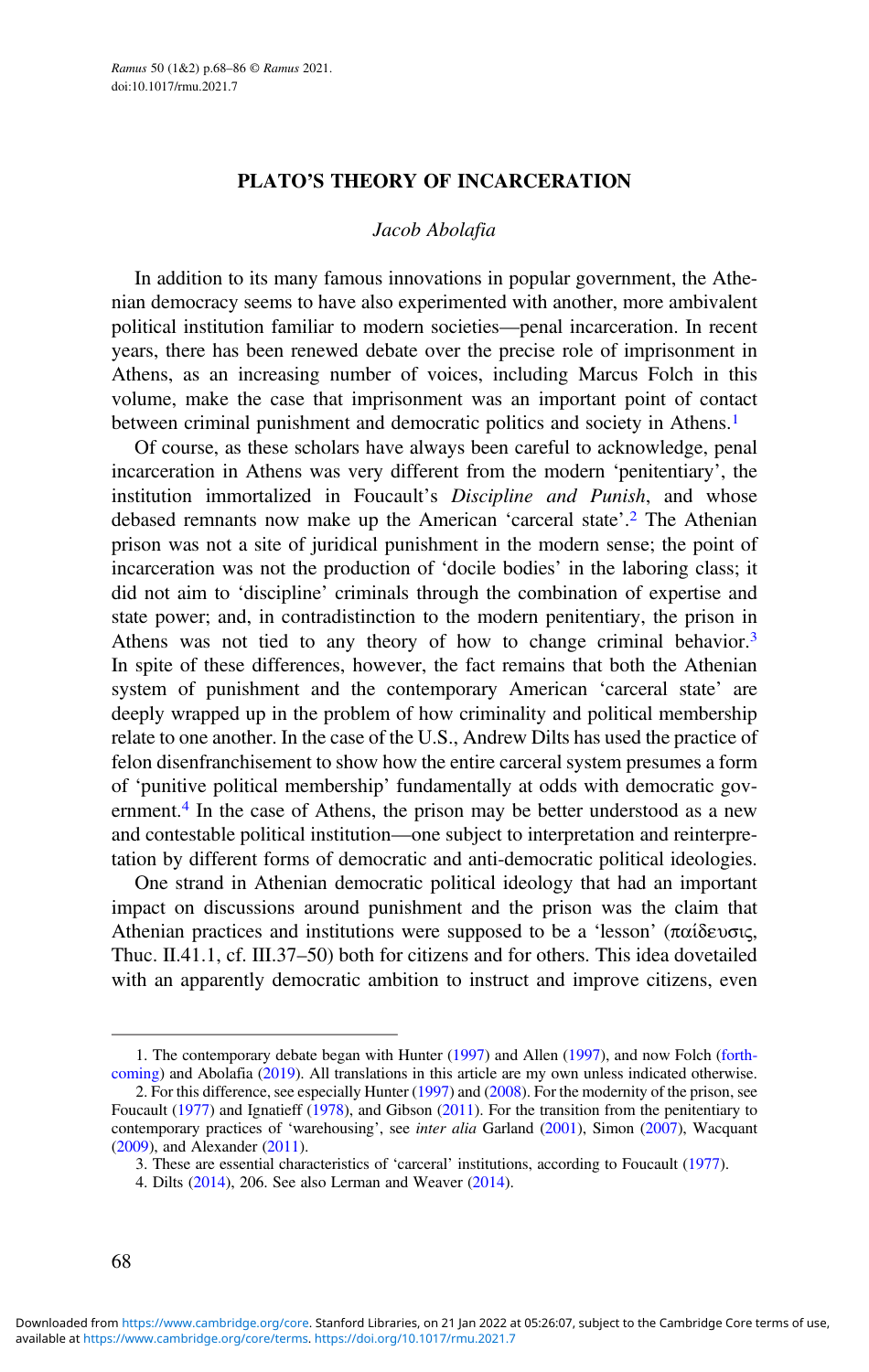those who had erred (cf. Pl. Protag. 323d–e), though it conflicted with equally powerful ideological strains that insisted on harsh punishment as the right and responsibility of the *demos kurios*.<sup>5</sup> Even those democratic politicians who tried to yoke the institution of punishment to the democratic value of citizen education did not, however, explain how and why a punishment could teach someone, let alone make her better.<sup>6</sup> The language of Athenian intellectuals may have spoken of 'educating' or 'improving' criminals, but the Athenian jail was in reality little more than a small peripheral building, staffed ephemerally and fitted with chains, $7$  a far cry from the sprawling modern complexes where state power is meant to fuse with the scientific knowledge of behavior in order to 'reform' the criminal and return her to the citizen body.

In a familiar bit of political-theoretical irony, the person who provided the institutional and philosophical solution to the problem Athenian democrats had set themselves about how to simultaneously punish and improve was himself one of Athenian society's sharpest critics. Plato had good reasons to pay close attention to the prevailing ideas about crime and punishment; after all, his teacher Socrates died in the Athenian jail. Plato's *Laws*, with its subtle integration of the technique of punishment, the justification for punishment, and the theory of human behavior, both echoes the ambition of Athenian intellectuals to punish by improving and anticipates the 'total institutions' of modernity much more closely than any actual Athenian practices did. It was Plato's ideas about confinement as a plausible technique of psychic reformation which were to set a pattern for the theory of imprisonment that would survive, in various forms, until the eighteenth-century 'birth of the prison'.

As we will see, Plato based his argument on premises that would have been familiar, and even attractive, to readers steeped in democratic ideas about citizenship and punishment, but he extracted from these premises a set of conclusions about incarceration that kicked away the democratic ladder on which it had climbed up, so to speak, and entrusted punishment to a new, rationalized institutional logic. Plato's intricately designed theory of how incarceration works, which has a close affinity with the world of democratic punishment without itself being committed to democracy, may hold some lessons for today's societies, where the modes and techniques of incarceration seem ever more alienated from the values of democratic politics.

## I. The Prison and Platonic Punishment

#### 1. Punishment is Improvement

Plato's theory of incarceration is part of his general justification for punishment, the basic tenets of which can be summed up by two Socratic paradoxes:

<sup>5.</sup> On the punitive strains in Athenian democratic ideology, see Allen [\(2000](#page-17-0)).

<sup>6.</sup> M.M. Mackenzie ([1981](#page-17-0)), 222, calls this presumption that a particular institution (punishment) can fulfill a desired social role without explaining how it will do so 'institution begging'.

<sup>7.</sup> As per Hunter [\(1997](#page-17-0)).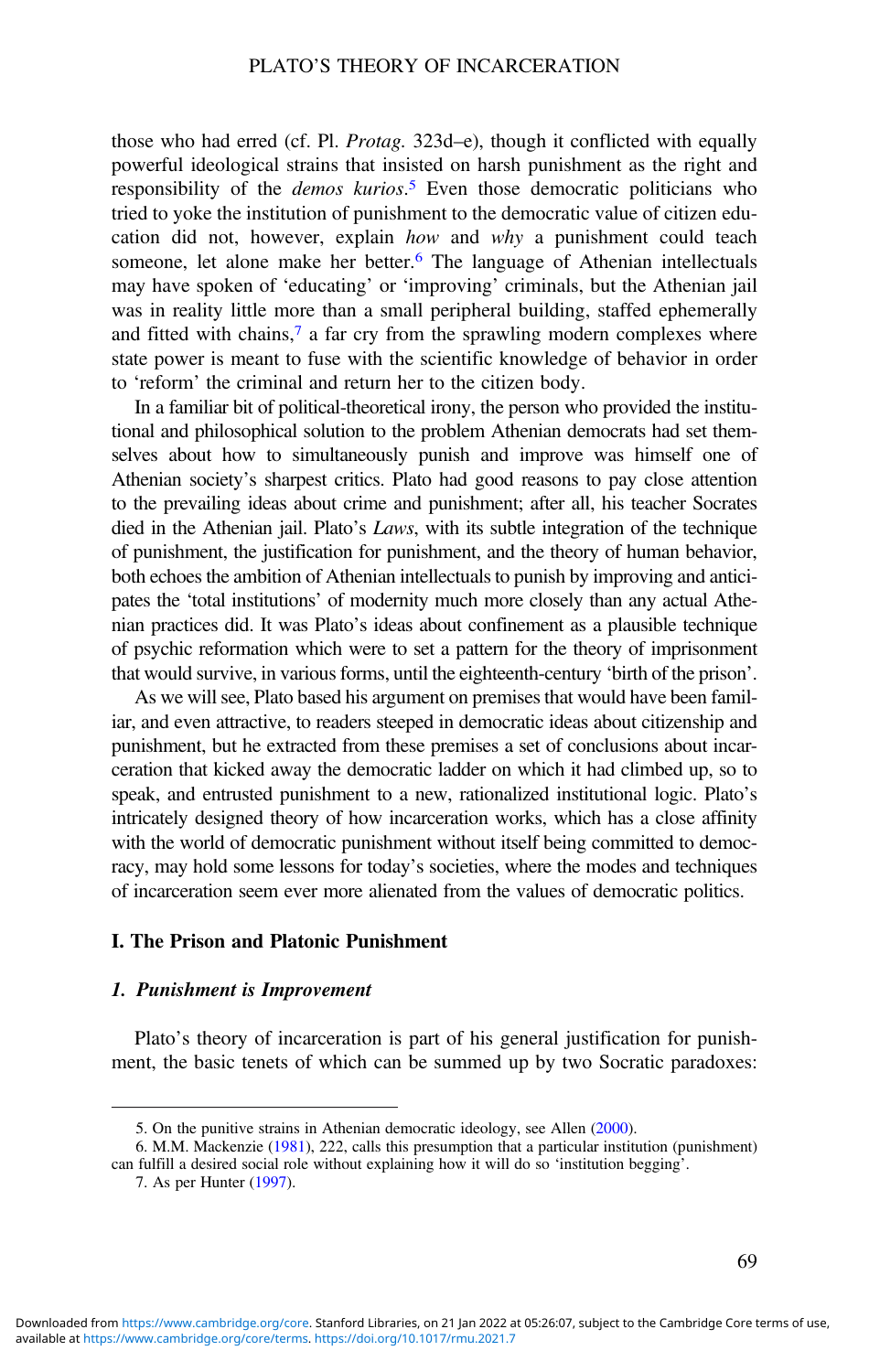that 'it is better to be punished justly than to escape punishment' (because 'being punished is being improved') and that 'no one does wrong willingly'. <sup>8</sup> The tendentious relationship between these paradoxes and the day-to-day beliefs of Athenian citizens is explored most clearly in Plato's Gorgias, during the character Socrates' examination of the rhetorician Polus.

If punishing a criminal is deemed 'good' by the people, and the criminal is one of the people (that is, he identifies with the aims of the community), Socrates insists that Polus must admit that a good thing is being done to the person who is punished. If being punished is good, then 'one who is punished is benefited' (477a2f.). Leaving aside whether the argument is valid,<sup>9</sup> it makes clever use of a contemporary Athenian civic-democratic norm. Socrates appeals to Polus' sense of shame and identification with the community and elicits his agreement that, if the community (in the guise of, for instance, a jury) decides that a good thing is being done to him, then he must agree that it is also good for him (to be punished accordingly).

This communitarian-democratic notion of punishment, which relies on the identification of the individual with the political whole, falls apart in the face of the dialogue's final interlocutor, Callicles. Callicles is an aspiring democratic (demagogic?) politician who thinks of himself as an elite 'lion' among the democratic sheep. While he agrees that it is important to discipline the masses, Callicles insists that it is the prerogative of a superior person to remain undisciplined and allow his desires 'to run rampant' (μὴ κολάζειν, 491e9–2a1). A Calliclean 'lion' feels no shame in the face of his fellow citizens, and thus need not agree with the community that his punishment is 'good'. For Callicles, wanton or criminal behavior is the consequence of pursuing urges and desires motivated by pleasure, urges that everyone would indulge if they could be sure of getting away with it.

If Callicles' psychological account of crime is true, then discipline and correction should focus on counteracting the allure of pleasure and getting these unruly desires under control. Socrates now introduces the language of 'structure and order' (τάξις καὶ κόσμησις) to define 'law and what is lawful' to Callicles (504c2, 504d1f.). By analogy with medical patients, whose appetites and intakes are closely monitored and controlled by the doctor, 'it is necessary to restrain [the soul] from its appetites and not leave it to do anything except that from which it will become better' (505b2–4). Punishing (κόλασις, 'disciplining') in its purest form is nothing other than keeping the soul away from the bad things that it desires.

<sup>8.</sup> e.g. Gorg. 480a–b, 509e. Plato's commitments to the reformative theory of punishment remains consistent across dialogues and does not seem to depend on whether the speaker is Socrates. In this paper, I will not rely on any particular theory or chronology of the relation between the dialogues. For broader introductions to Plato's theory of punishment see Mackenzie ([1981\)](#page-17-0) and Saunders [\(1991](#page-18-0)).

<sup>9.</sup> For the debate over these arguments, including whether and how they are fallacious, see *inter* alia Vlastos ([1967\)](#page-18-0), Irwin ([1979\)](#page-17-0) ad loc., Santas ([1979\)](#page-18-0), ch.8, Mackenzie ([1981\)](#page-17-0), 241–5, McKim ([1988\)](#page-17-0), Berman ([1991\)](#page-17-0), Weiss ([2006\)](#page-18-0), 79–119, and, recently, Sermamoglou-Soulmaidi [\(2017](#page-18-0)).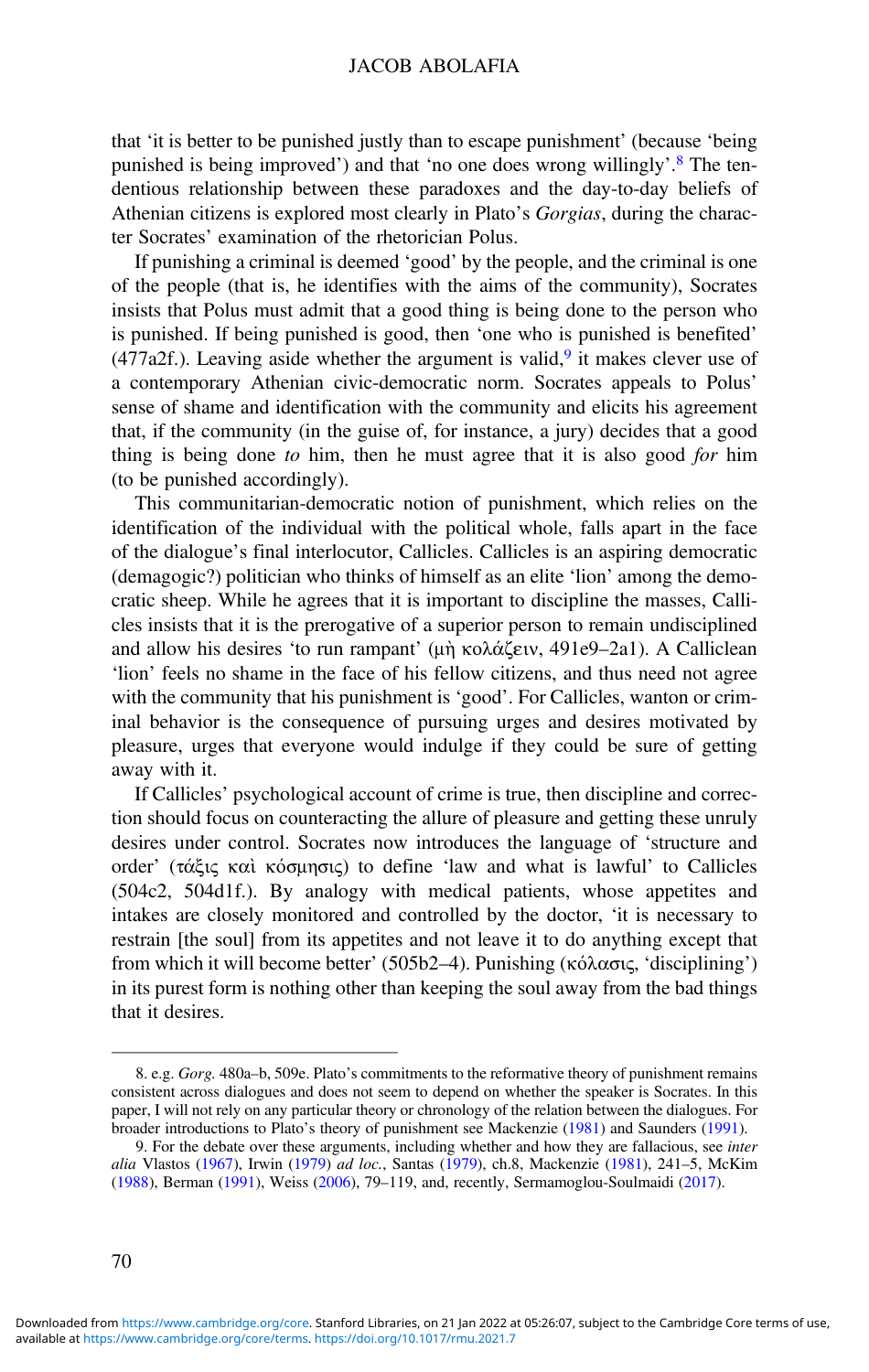Socrates does not draw the obvious conclusion from this, that the form of punishment best suited to disciplining desire would be isolation from harmful stimuli and watchful regimentation of life's necessities. Rather, he suggests that it is discussion itself which should serve as punishment. Socrates is disappointed that Callicles 'won't undergo improving' by continuing the argument 'and [with it] undergoing the thing which the discussion is about, "being disciplined" (κολαζόμενος)' (505c3f.), as if being refuted intellectually about pleasure would be enough to discipline Callicles.

Perhaps, under ideal conditions, Socrates could show anyone the truth of the idea that doing injustice is worse than suffering it and being justly disciplined is better than escaping punishment (cf. 527b–c). In convincing them of something that is true (and, less obviously, by reordering their souls) Socrates would have made them better. But, as Callicles' stubbornness demonstrates, it is not clear whether an 'undisciplined' person would ever voluntarily stick around to be improved through philosophical discussion. More importantly, it is unclear why the reader should believe that discussion will in fact make such a person well-behaved. Like Callicles, a criminal can always walk away.<sup>10</sup>

#### 2. The Gorgias Myth

This incomplete argument about the form and technique of punishment may help to explain one of the most outstanding features of the *Gorgias*, the 'eschatological myth' that takes up its final pages.<sup>11</sup> The most important element in the myth is the stripping away of the corporeal and political context for punishment. Plato shows that, without bodies, without juries, without mobs and demagogues, it is easy to imagine a system where 'those punished rightly by another, either become better and improve, or become examples to the others' (525b3f.).<sup>12</sup> The souls of the dead are judged and sentenced to some sort of pain and suffering before being allowed to proceed to the Isle of the Blessed. The precise nature of the process is left unclear (cf. 525b–c, 526b–c), but, as the souls are disembodied, these must be cognitive pains similar to those suffered by Polus and Callicles above—like being shamed or being shown to be wrong. This image of true, fair punishment as an examination of the soul seems modelled on Socrates' own brand of dialectical examination.<sup>13</sup>

<sup>10.</sup> The ability of well-connected citizens to escape punishment is implied by the offer to smuggle Socrates out of prison in the Crito, and, more amusingly, in the account of a wealthy oligarch who danced his way out of confinement during a festival (Schol. ad Dem. 22.68).

<sup>11.</sup> On this myth see especially Kamtekar ([2016\)](#page-17-0).

<sup>12.</sup> The word for punishment here is τιμάω, which I have been translating as 'penalize'. Here, it clearly means punish. Plato's switch to retributive language in the myth goes unexplained—perhaps it is an effort to reclaim all the words relating to punishment in the Athenian lexicon.

<sup>13.</sup> Both Edmonds [\(2012](#page-17-0)), 183–5, and Sedley [\(2009\)](#page-18-0), 63–8, give excellent accounts of the myth as a dialectical scenario.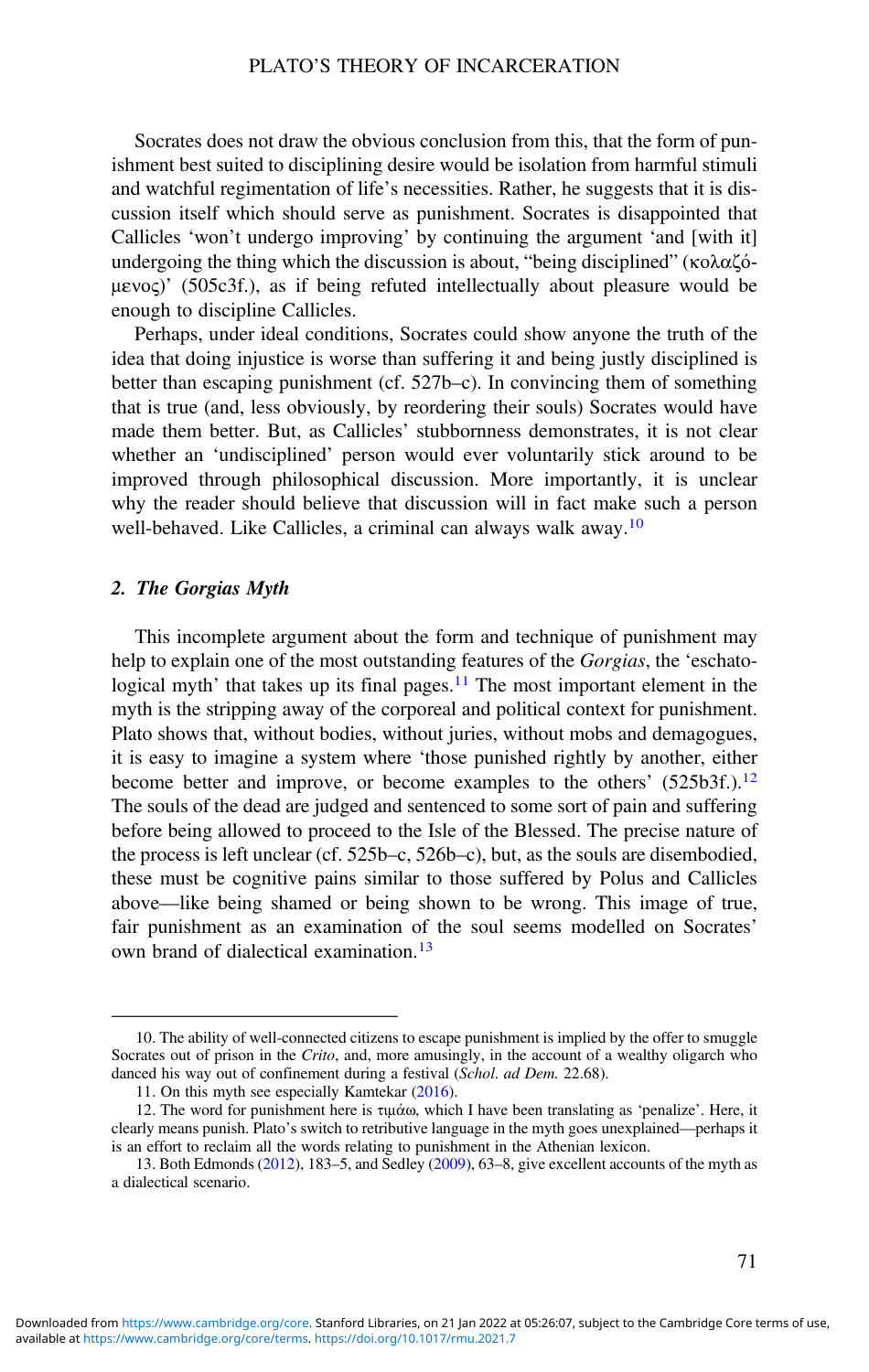## JACOB ABOLAFIA

Plato's description of the geography of the afterlife contains another clue to the meaning of the myth. He posits two possible destinations for souls, the Isle of the Blessed and 'Hades' or 'Tartarus'—the pit, which he also calls 'the prison of retribution and justice' (τὸ τῆς τίσεώς τε καὶ δίκης δεσμωτήριον, 523b3).<sup>14</sup> By using the image of a prison, Plato suggests that the afterlife is more akin to a civic institution than to the cosmic order of the poets. The myth is thus also an answer to Callicles' stubborn refusal to be 'improved'. If Socratic soul-treatment fails to complete the task of ordering on the individual level, then perhaps the solution lies at a higher level of social organization, with an institution designed to do the same sort of work on recalcitrant souls that the judges of the myth perform on the (metaphorically) scarred and scabby shades of the dead. If the myth of the afterlife is effectively describing a prison, then perhaps the prison can do the work of the afterlife.<sup>15</sup>

As Marcus Folch notes in his piece in this volume, this link between carceral geography and mythography persists all the way to the Laws, which includes this striking passage: 'It is necessary that the disciplining of these [criminals] here in their lifetime fall in no way short of that in Hades, as much as is possible' (881a8– b2). In the Laws, Plato says clearly what is only hinted at in the Gorgias, that social and political institutions must carry out the role heretofore assigned to divine punishment. The prison is the place where the scars that injustice leaves on the soul will be seen clearly, and perhaps even be removed.

The idea that a brick-and-mortar prison might be able to accomplish something like the sort of psychic treatments proposed by the myth of the Gorgias is still not enough to defuse M.M. McCabe's cutting criticism of Plato's reformative theory —that punishment cannot truly improve people (and therefore, it ought not to be asked to do so, a criticism that has resurfaced in the modern criminological dictum that 'nothing works'). The next section of this paper will examine Plato's effort to answer this challenge by connecting the technique of punishment (and especially incarceration) to an element of penology that has been in the background—the moral psychology of the criminal.<sup>16</sup> This effort reaches its fullest

<sup>14.</sup> The idea of the afterlife as a sort of prison is almost a cliché in post-Christian literature, but the image is very unusual in early Greek mythography. That is although Prometheus is often depicted in chains, and the word for the 'pit' (τὸ βάραθρον) of Tartarus was used by the Athenians to describe a form of capital punishment with which, as Plato notes at 516d9, they threatened Miltiades. For the varied views of the afterlife then current in Athens, see Bremmer ([2002](#page-17-0)) and Dover [\(1974\)](#page-17-0), 261–7.

<sup>15.</sup> Similar 'prison architecture' can be found in Plato's other 'myths of punishment' in the Phaedo (including a reference to the prison at 114c1) and the Republic. It is not possible to do justice to all the relevant similarities and differences between these myths in the current context.

<sup>16.</sup> Earlier attempts to answer the charges of 'institution-begging' in Plato's theory of punishment including Rowe ([2007\)](#page-18-0) and Shaw [\(2015](#page-18-0)) largely avoided the Laws. These accounts show the way in which being proven wrong is being punished, but they don't answer the problem of Callicles or Thrasymachus, interlocutors who refuse to be proven wrong. They also leave Plato open to the charge that when he constructed his most detailed penal code he abandoned penological innovation and had recourse to traditional punishments. Saunders [\(1991](#page-18-0)), 186f., provides an ingenious attempt to defend Plato's use of corporal punishments by connecting the Laws to the physiological doctrines of the Timaeus. Saunders' arguments can be made stronger by an appeal to moral psychology.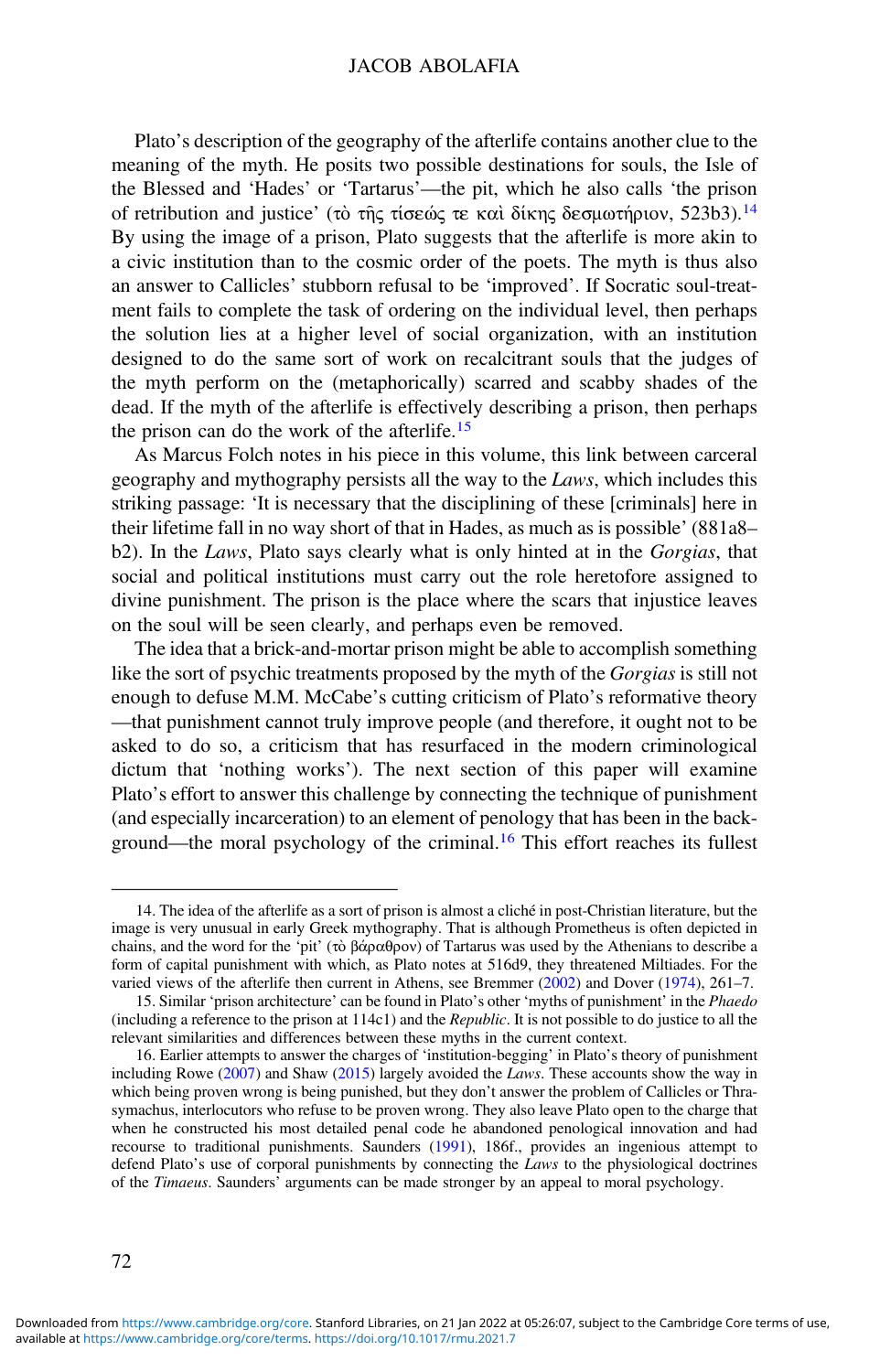expression in the same dialogue where Plato gives his clearest account of a working reformatory prison, the Laws.

#### II. The Moral Psychology of Incarceration

## 1. The Politics of Psychology

The Laws, usually thought to be Plato's last work, is an investigation of an ideal state, its laws and institutions. Unlike the Gorgias (or the Republic), the Laws, set in Crete at an unspecified date sometime after the Persian Wars, self-consciously distances itself from any immediate Athenian context.<sup>17</sup> But, like those other dialogues, the work is as much about psychology as it is about political institutions and, more precisely, it assumes that the two must go hand in hand. The interlocutors, old men from Crete, Sparta, and Athens, begin their comparative inquiry into constitutional structure by comparing a city's struggle to maintain order and succeed against other cities to a person's inner struggle to be 'better than himself' (626e–7a). The Athenian Stranger, who leads the discussion, expands upon this analogy by using the image of a puppet, pulled in one direction by the 'golden and holy' string of 'reasoning' (λογισμός, linked to the form of public reason that is called law at 644d–5a), and pulled in the other by pleasures and pains, as well as expectation, fear, boldness, and other 'passions' (πάθοι, ibid.).

This image gives a structure for the role of both education and law in connecting the individual psyche with the political regime. The citizen must be educated in order to provide his reasoning the assistance it needs to overcome the pull of pain, pleasure, and passion on his behavior  $(645a-b)$ .<sup>18</sup> The legal framework of a polity, insofar as it is well designed, both aligns with reason (the link between human reason and political law is essential to the  $Laws$ <sup>19</sup> and provides the content of the moral education the citizen will experience from childhood and throughout his life through contact with various social institutions (cf.  $643e$ ).<sup>20</sup> Becoming 'weaker' or 'stronger' than one's self is thus a question of not only the power of the mind's reasoning faculty, but also of that faculty's assimilation of generally correct principles absorbed through contact with the civil law.<sup>21</sup>

<sup>17.</sup> For a thoughtful discussion of the dramatic context of the dialogue, see Zuckert ([2012\)](#page-18-0), 55. This is not to say that Plato does not still largely draw from the Athenian institutions he knew, as per Morrow ([1960\)](#page-18-0).

<sup>18.</sup> Agreeing with Nightingale ([1999\)](#page-18-0), 104, and Klosko ([2006\)](#page-17-0), 221, against Meyer [\(2015](#page-18-0)) ad 645a2.

<sup>19.</sup> For more on the link between law and reason see Abolafia [\(2015](#page-17-0)), with bibliography.

<sup>20.</sup> See Wilburn ([2012\)](#page-18-0).

<sup>21.</sup> Plato has not abandoned the potential of the 'shame culture' he exploited in Socrates' argument with Polus. My interpretation agrees substantially with that of Wilburn ([2012\)](#page-18-0), 33, as opposed to what he calls the 'standard interpretation' where 'reasoning' is limited to what an individual 'takes to be correct'. The 'helping' (645a5) that reasoning receives is not only from a person's own psychic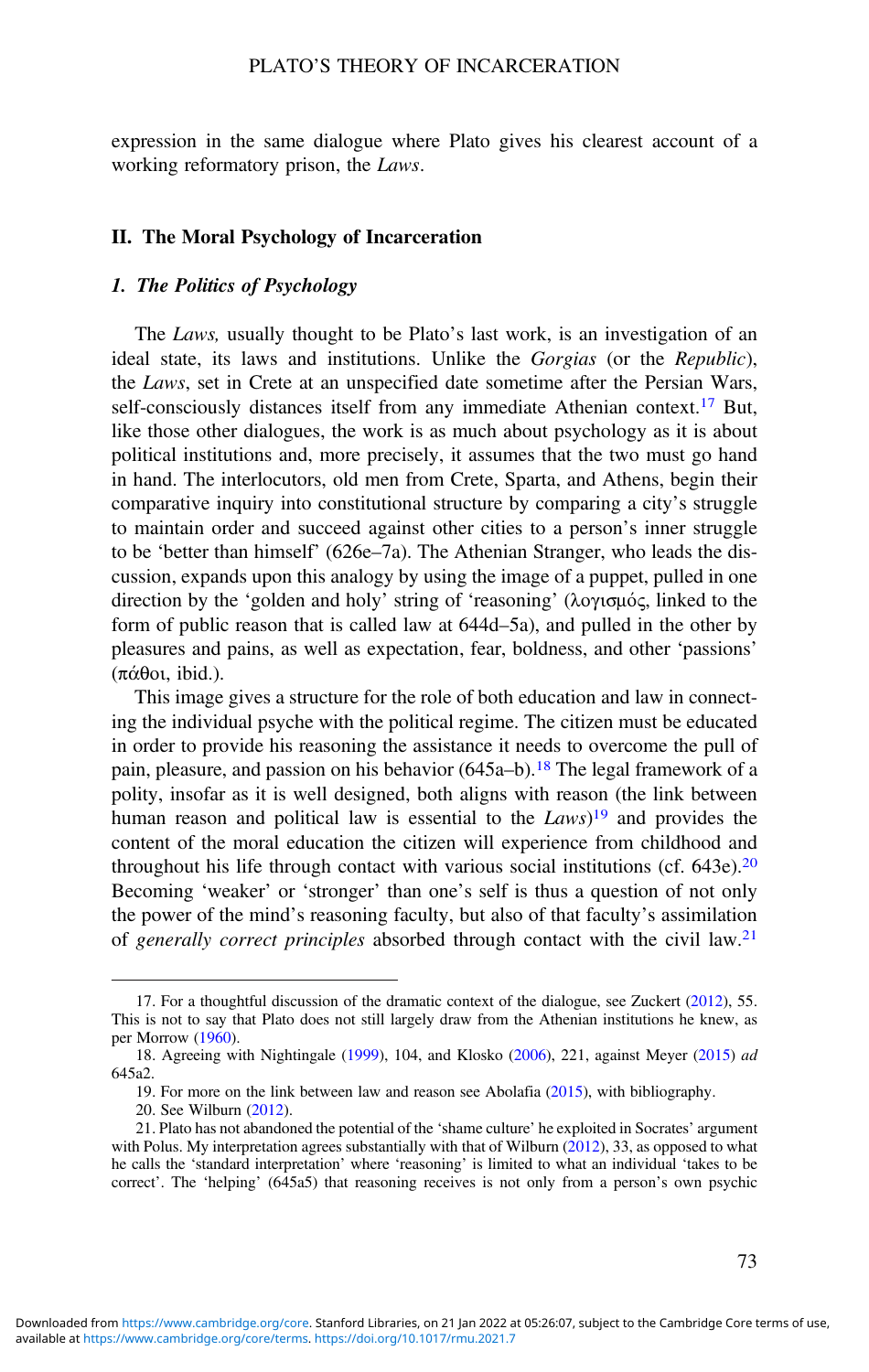When a person's reasoning aligns with the objective demands of rational law she can be said to have 'overcome herself', or, to use another Platonic metaphor, she will reach a 'harmony' (συμφωνία) between reason, pleasures, and desires  $(653b).<sup>22</sup>$  Such a citizen is well educated  $(653c).$ 

Given the role of education in aligning the reasoning faculty with civil law, the potential for utilizing education in punishment is clear. In fact, the Laws agrees with the Protagorean/Periclean project of creating a continuum between education and law. 'Education is the "training" (ἀγωγή) and guiding of children towards right reason according to law' (659d1–3), and judges in the courts are teachers of the public (659b). This should also put us in mind of the instinctual agreement Polus felt for whatever the public deemed 'good' in the Gorgias. When this social conditioning fails, when psychic harmony between communal law and individual desire has not been reached, when a person is not stronger than herself, then remedial education—punishment—becomes necessary.

In one of the rare moments of true disagreement between the characters in the Laws, the Cretan Clinias expresses some discomfort with Socratic doctrine as the basis for civil law: if 'the unjust man is indeed bad, but he is unwillingly bad'  $(860d5)$ ,<sup>23</sup> it will be impossible to distinguish the punishment for a great crime from that for a small one, given that all criminals are ignorant, and therefore unwilling (857b). The apparent conflict between moral principle and the necessities of a penal code is important enough that the Athenian Stranger appeals to technical 'philosophy' in an attempt to provide an answer (φιλοσοφεῖν, 857d2, in one of only two appearances of the word in the Laws). In this case, 'philosophy' provides the interlocutors (and the reader) with a more precise understanding of what goes on in the soul of the criminal. $^{24}$ 

The Athenian proceeds analytically through the psychic causes of crime: there is something (1) in the nature of the soul that is connected to 'passionate impulse' (θυμός), and it 'overturns many things through irrational force' (863b4).

resources, it is all the persuasive power inherent in the laws, and the habit of law-following—in short, it is the tendency developed to listen to the voice of law and reason.

<sup>22.</sup> Meyer  $(2015)$  $(2015)$ , 161 *ad* 643b1, notes that the language of 'stronger than' or 'weaker than' is merely meant to appeal rhetorically to the interlocutors (and reader), but that Plato thinks correct behavior is actually a harmony between parts, not a victory of one part. My reading is an attempt to harmonize Meyer and Wilburn ([2012\)](#page-17-0) for, while virtuous behavior does require all parts to function together in their proper and proportionate roles (see below), this sort of behavior only occurs when one sort of 'training', linked to the rational law, triumphs over another, unplanned pattern of psychic life (indeed the description of these psychic patterns as different 'life-courses' [bioi] lends credence to this reading—see 732e–4d).

<sup>23.</sup> From several passages, including  $731c$ –e and  $860c$ –4a, it is clear that the Laws is in agreement with the Gorgias about both the involuntary nature of crime, the rehabilitative character of punishment, and the social context for punitive correction.

<sup>24.</sup> As is described in Wilburn ([2013\)](#page-18-0), the discussion of the moral causes of crime should not be taken as a commitment to a specific theory of moral psychology—it is a context-dependent guide to the points at which psychology interacts with punishment. When the Athenian writes that 'anger' (thumos, also 'passion' or 'boldness') may be a 'part of' (meros) or a 'passion' (pathos) in the soul (863b), he hopes that his description may appeal even to adherents of different psychological theories—another intriguing clue about the 'public reasoning' of law.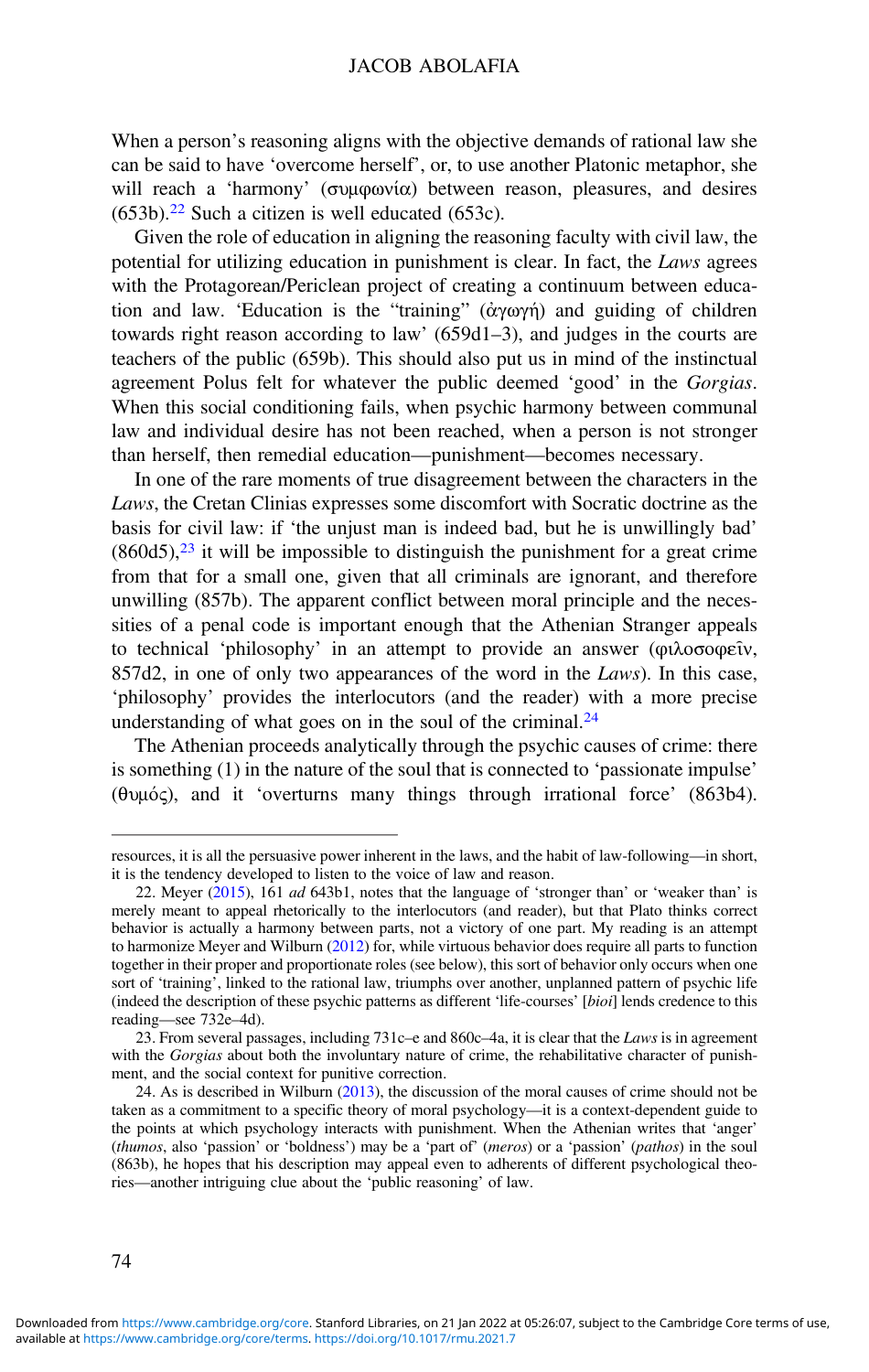Presumably one of the things it can overturn is rational decision-making. There is a separate power in the soul that responds to pleasure (2), though it works differently, achieving its aim through 'force of deceit' (863b8). Both of these elements, it is implied, can overcome the 'rational thought' (λογισμός) or 'considered interests' (βούλησις) of the actor, the first violently and immediately, the second slowly and corrosively. There is also a third cause of crime—'ignorance' (ἄγνοια)—which can be further subdivided into a 'simple' form (3) and a double form (4), where ignorance is compounded by the 'illusion of wisdom' (δόξῃ σοφίας), not knowing what one thinks one knows (863c–d). This worst type of ignorance itself comes in two forms, the 'great and savage' ignorance of the strong (4a) and the weaker errors of youth and old age (4b).

Using this scheme (reminiscent of, but not identical to, the theory of the soul in the Republic), the Athenian moves on to clarify what justice and injustice mean. Injustice is the 'tyranny' (τύραννις) of passion and fear, pleasure and pain, and jealousy and desire in the soul (863e8). In short, it is the disordering of the soul, whatever the cause. If, however,

the [true] belief about the highest good, whether it is a city or a private person who thinks to aim at it, …prevails in the soul and regulates every man, 'even if some error is made' (κἂν σφάλληταί τι), everything done thus must be said to be just…although most believe the damage to be an 'involuntary injustice'.

 $(864a1-5)^{25}$ 

True belief is thus both a necessary and sufficient condition for justice, while injustice always requires the absence of true belief. According to this strong intellectualist thesis, justice does not preclude some intellectual errors, but they are, apparently, relatively unserious.<sup>26</sup>

## 2. The Non-rational Psychology of Traditional Punishment

This division of the soul and its powers enables Plato to make a series of important distinctions concerning the causes of crime (and therefore allows him to answer Clinias' worry about differentiating between different degrees of criminal). He distinguishes between passion and pleasure, both of which act 'tyrannically' to make a person 'stronger' or 'weaker' than herself; and

<sup>25.</sup> An ambiguous sentence. I adopt Bury's emendation of the text in his [\(2004](#page-17-0)) Loeb edition and the suggestion of Saunders ([1968\)](#page-18-0) about the meaning of κἂν σφάλληταί τι, as well as his surmise about the meaning of τὴν δὲ τοῦ ἀρίστου δόξαν, which I agree must approximate ὀρθὴ δόξα, so 'the [true] belief about the highest good'.

<sup>26.</sup> Here Plato seems to be closing off a certain understanding of the Socratic tendency towards intellectualism. Socrates' intellectualist heirs, the Stoics, go on to have great debates over whether the Sage can err in anything at all. For Plato, the answer is unequivocally yes. It seems likely that Plato has in mind the erring, yet just (and possibly even wise) atheist of Laws X.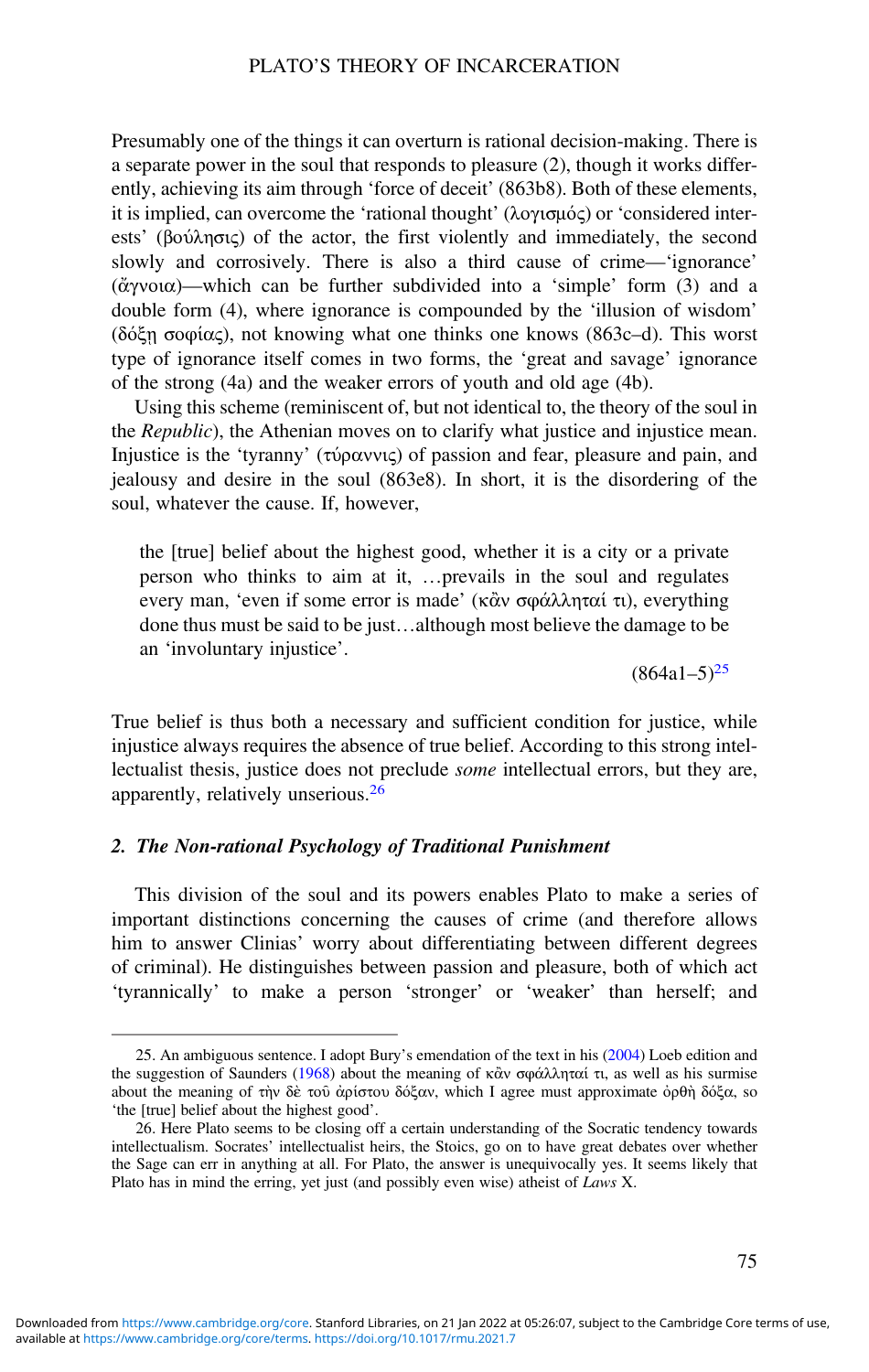ignorance, which is of a different species entirely, yet still causes people to act against their 'best-considered inclination' (βούλησις, 864b).

This division is stated even more clearly in a parallel discussion of the definition of injustice in Plato's Sophist, which identifies two 'forms' (ἔιδη) of badness in the soul. The first is wickedness, which is a disease due to 'civil war' (στάσις) between beliefs, desires, anger, pleasures, reason, and pain in the soul ([1] and [2] above). In the other form, ignorance ([3] and [4] above), which manifests as a sort of 'shamefulness', the soul tries to aim itself toward the truth, but misses the mark, due to some 'disproportion' (ἀμετρία) in its faculties.<sup>27</sup> Again, when discussing the cure for ignorance, the interlocutors in the Sophist realize the category must be further divided. The larger, more serious sort is the recognizable genus of 'not knowing what one thinks one knows' ([4a]), which is the cause of 'when "we err" (σφαλλόμεθα) during contemplation' (Soph. 229c5f.). This type of ignorance, it turns out, has a particular name ('foolishness'—ἀμαθία—the same word Plato will use to describe the honest atheists imprisoned in the reformatory prison of the Laws) and a unique solution—'liberal education' (παιδεία—the task carried out in that prison).<sup>28</sup> This seems to be the sort of ignorance that encompasses both the most dangerous sorts of crime *and*, apparently, the example of the just criminal—the just man who makes some intellectual errors.

The picture of criminal psychology that emerges from these passages has a great deal of significance for how punishments must work: the first two types of injustice are the result of some internal discord in the soul due to passion or pleasure, and can be cured through 'discipline' (κόλασις), a technical reordering of the psychic elements into their correct arrangement. In such cases—an overpowering of rational thought (by passion) or an undercutting of it (by pleasure) —the rational element in the soul is intact, but silenced. The goal of corrective punishment in these cases, therefore, is not to act on or appeal to reason, it is to disencumber reason from these impediments.

In the Gorgias Plato presented, via the exchange between Socrates and Callicles, a theory of how the pursuit of pleasure was the cause of crime, and how the restriction of pleasure (or the dialectical proof that pleasures were not what the criminal thought they were) could serve as punishment. From the list of penal tools the Athenian gives in the Laws—'deeds or words, or pleasures or pains, or honors or dishonors, or monetary fines or gifts' (862d4–6)—it seems that corporal punishment, fines, and the threat of dishonor might all be used to temper the pleasure-seeking element that drove crime. Plato also assimilates crimes driven by anger/passion into this schema, calling passions 'painful'  $(864b3)<sup>29</sup>$  and

<sup>27.</sup> Or ugliness. See Soph. 227e–8d.

<sup>28.</sup> Liberal education can be further divided into traditional 'chastisement' (τὸ νουθετητικόν, 230a8), and the most effective way of deflating ignorance, 'dialectical refutation' (ἔλεγχος, 230d8). These are the two tasks of the jailors from the Nocturnal Council, discussed below.

<sup>29.</sup> The idea that the psychic pain of anger (and comparable pleasures like revenge, or expectation) is analogous to the physical reaction to pleasure is one used by Plato here and at *Philebus* 40e. The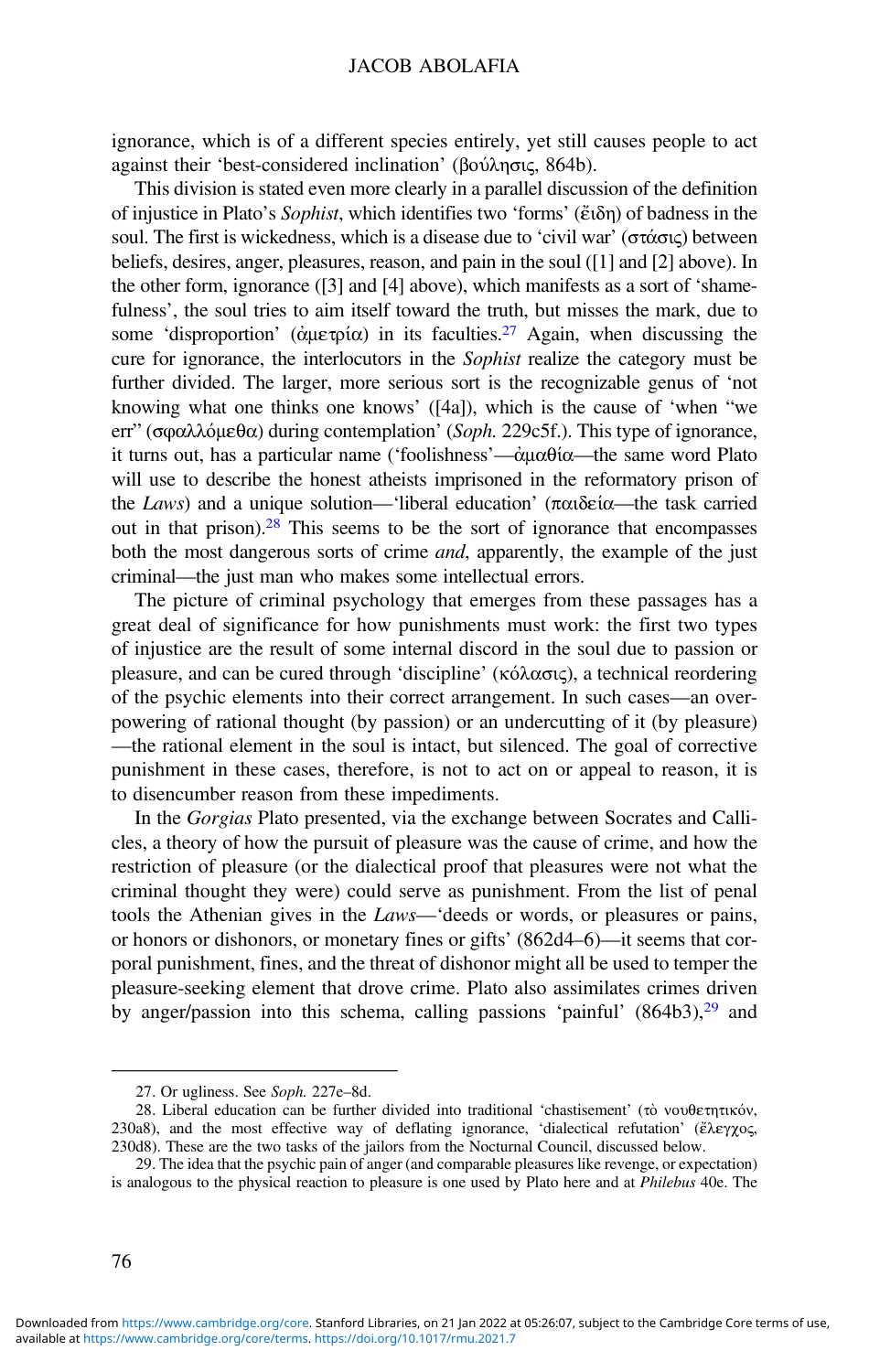suggesting that, just as administering physical pains can counteract physical pleasure, administering psychic pains (through the loss of honor, for instance) might be the correct antidote to the psychic excitement of anger.

For this interpretation to cohere with the reformative, intellectualist core of Plato's thought, non-educative punishments must have some connection to the rational element that produces just behavior. Here, the language of the Sophist is helpful. Non-rational punishments (whether corporal or pecuniary) are able to suppress one of the parties in the 'civil war of the soul'  $(228b4).^{30}$  This means the (possibly painful) 'break-up of an existing pattern' of behavior which allows for the new habituation of the individual, $3<sup>1</sup>$  and Plato seems to include penal confinement (in its simplest sense of being 'chained up', δεσμοί) among other punishments that strike the necessary balance between the shock of non-rational punishment and the respect accorded to free citizens.<sup>32</sup> The Athenian Stranger proposes prison 'for the sake of securing the bodies of the many' (908a3), implicitly distinguishing the 'corporal' use of incarceration for punishing and remanding bodies from the use of incarceration for 'soulcraft'.

Habituation, or reeducation, is not an explicit part of the punishment for crimes originating in the non-rational elements of the soul—because the whole constitution of the *Laws* is designed to be a form of education. Once any pathologies have been removed through the shock-therapy of non-rational punishment, the society described in the Laws will ensure that the rational element is in control of practical reasoning within the individual soul and correctly oriented to the principles of the society outside of it.

Plato's description of the non-rational causes of crime allows him to admit of non-rational punishments that can fix the psychological deficit in the criminal and improve her to the satisfaction of society. Non-rational forces such as shame and financial (or even physical) pain can be especially effective in improving criminals whose love of pleasure has overpowered their rational adherence to law or 'balanced power of choice' (βούλησις). By developing a place for non-rational punishment within the framework of a 'rehabilitative' theory, Plato has made a concession to the common-sense view that conversation will simply not be enough for every sort of criminal and every sort of crime. Nevertheless, he has not given up on dialectic as an important technique of punishment—he has just reached a much more precise understanding of how and why dialectic

logic of the comparison is controversial, and is discussed, along with the parallels to the Gorgias, at length in Wilburn [\(2013](#page-18-0)), 119–21. See also Meyer ([2012\)](#page-17-0).

<sup>30.</sup> In the Laws these punishments include fines, exile, and yes, incarceration, though probably in the marketplace jail—see the passage on assault (880c–d), and the comment of Saunders [\(1991](#page-18-0)), 274.

<sup>31.</sup> Saunders ([1991\)](#page-18-0), 174, with an apt comparison to the physiological theories of the Timaeus. 32. This 'corporal' use of incarceration is the closest thing to evidence of a link between the dis-

course on incarceration as a liminal punishment in fourth-century Athens (see above, n.1) and the penology of the prison in the Laws. For a more extensive discussion of this 'corporal' imprisonment, see Folch's contribution to this volume.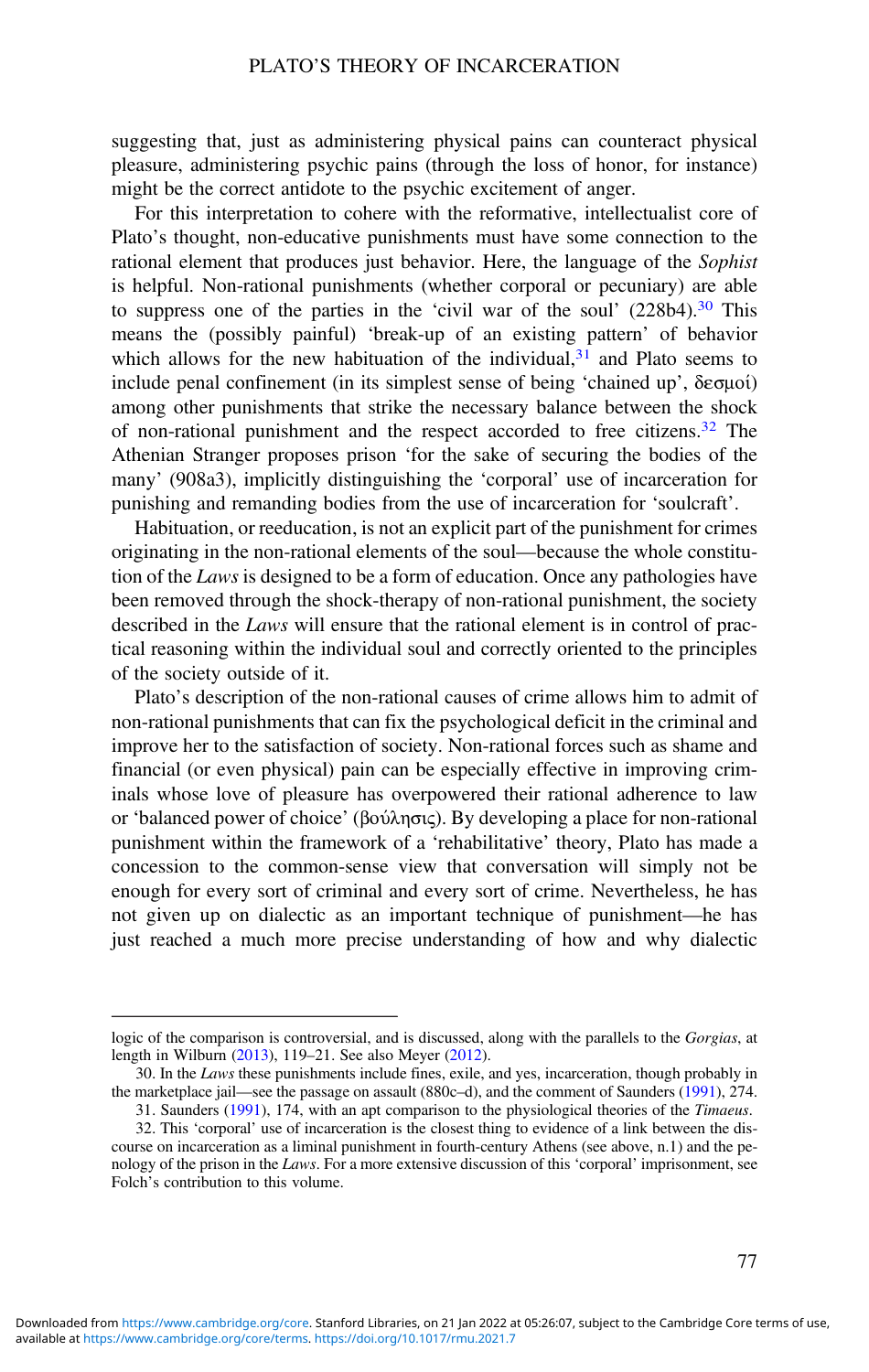improves the one who undergoes it. Dialectic is the cure for the special case of criminal ignorance, and its use is confined to the inmates of a special prison.

### 3. The Rational Psychology of Incarceration

After these lengthy preliminaries, we are finally ready to address the role of penal confinement and how it can, according to Plato, successfully reform a criminal (as well as the additional puzzle of how philosophical argument can be a punishment). In addition to continuing the typology of criminals we began above (illustrated in [Table 1\)](#page-11-0), we will now examine more precisely what Plato thinks should go on in a prison, at least according to the Laws.

Incarceration is most closely connected to the last cause of crime in Plato's schema, ignorance (although, as we have noted, it also appears in the Laws as an additional form of corporal punishment—see the discussion in Marcus Folch's contribution to this volume). The major example of 'ignorant' criminals in the context of the Laws is the phenomenon of atheism discussed in Book X. There, we learn that three different types of atheism (scientific, deistic, and traditionalist) are caused by different forms of ignorance. They are to be treated by a variety of penal confinements.<sup>33</sup>

The first sort of ignorance is its most minor form (simply not knowing enough to do the right thing, type [3] above), but that is a rather uninteresting category, easily treatable, according to the Sophist, through 'technical training' (229d1). More worrying is what the Athenian Stranger calls 'a distinct and separate category, [which] is of expectations and opinion—it is a mere unsuccessful shot at the truth about the highest good' (*Laws* 864b6f.)—ignorance about ends.<sup>34</sup> This is the ignorance of those people who think they know what they do not criminals like Callicles ([4a] above). Both forms of ignorance share a distinct criminal pathology from passion or pleasure. They do not involve one psychic element overpowering the others (863d8). Rather, they point to an incompleteness within the reasoning element itself.

Within the second, more serious type of ignorance ([4] above), Plato further distinguishes between two subtypes—ignorance combined with an 'incontinence' towards pleasure, and the ignorance of a fundamentally just person (with a basically well-ordered soul) who errs solely intellectually (864a). The first subtype, the criminals who also suffer from the 'civil war' with pleasure, will be dangerous and 'dishonest'.<sup>35</sup> On the one hand, such people have a

<sup>33.</sup> The typology of atheists and their punishment is controversial, textually and philosophically. The best discussion of the prisons in the *Laws* and the punishment of atheists remains Wyller [\(1957\)](#page-18-0), but see also Saunders [\(1991](#page-18-0)), 305, and Mayhew [\(2008](#page-17-0)) ad 908a.

<sup>34.</sup> Adopting the emendations and translation of Saunders [\(1968\)](#page-18-0), 432f., with further emendations for continuity.

<sup>35.</sup> See Roberts [\(1987](#page-18-0)), 28, who notes that the influence between ignorance and injustice can flow both ways: 'One must be careful not to confuse the ignorance implicated in injustice, the ignorance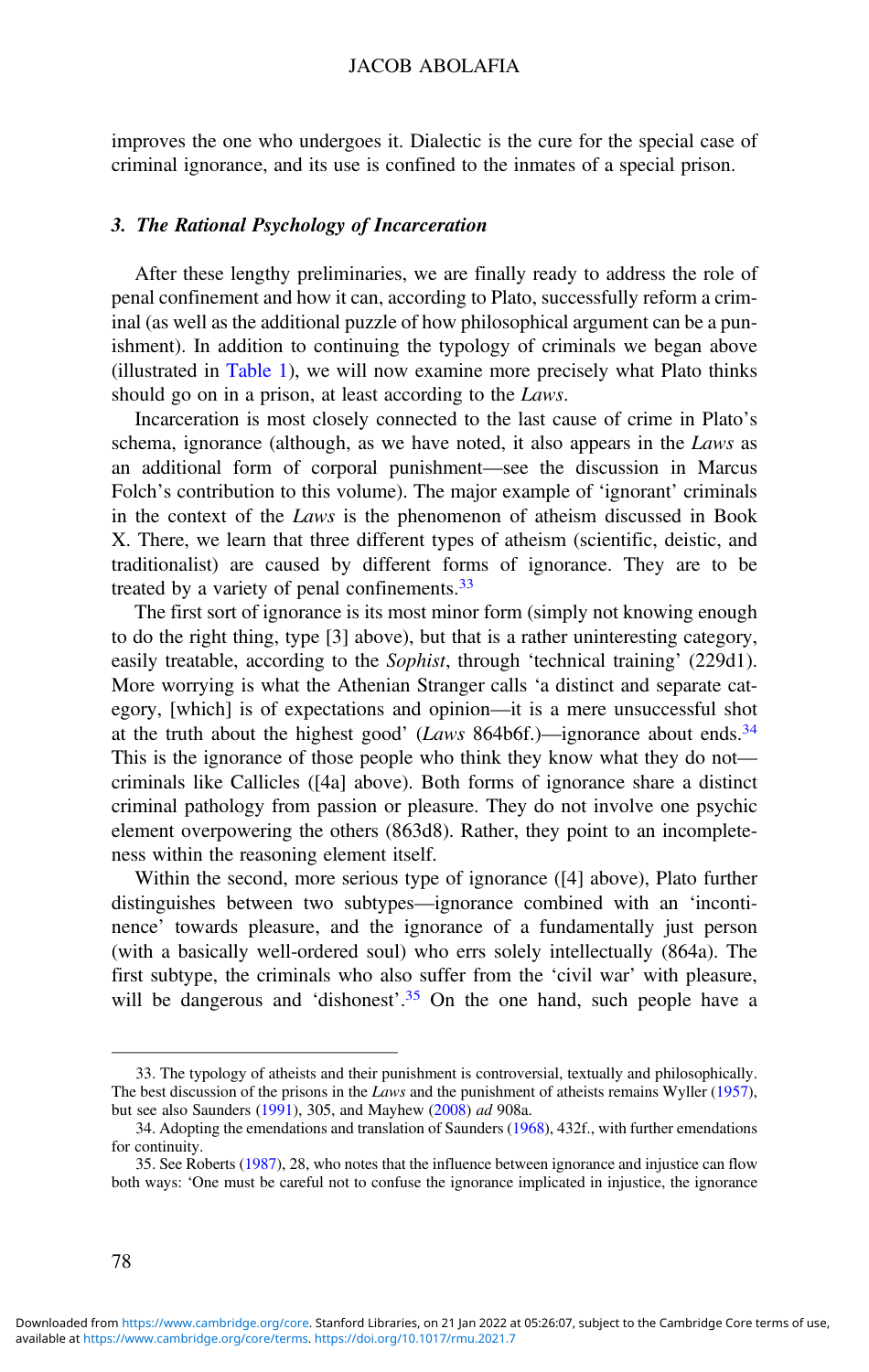| Name       | <b>Irrational</b>                                                                                                                                                                                    |                                                                                                                                                                                                                                                                                                                       | <b>Rational</b>                                                                                                        |
|------------|------------------------------------------------------------------------------------------------------------------------------------------------------------------------------------------------------|-----------------------------------------------------------------------------------------------------------------------------------------------------------------------------------------------------------------------------------------------------------------------------------------------------------------------|------------------------------------------------------------------------------------------------------------------------|
|            | Passion                                                                                                                                                                                              | Pleasure                                                                                                                                                                                                                                                                                                              | Ignorance                                                                                                              |
| Cause      | (1) Passionate elements in the soul<br>overpower the rational faculty.                                                                                                                               | (2) Desire for pleasure overpowers the<br>rational faculty.                                                                                                                                                                                                                                                           | Misshapen/malformed rational<br>faculty. Covers both (3) 'mind-<br>less' ignorance and (4)<br>'unlearnedness'.         |
| Present In | Unpremeditated crimes.                                                                                                                                                                               | Premeditated crimes.<br>Devious atheists of all three types—<br>scientific, deistic, and traditionalist<br>(when combined with ignorance).                                                                                                                                                                            | Honest atheists (of all three types<br>— scientific, deistic, and<br>traditionalist).                                  |
| Treatment  | Fines. Corporal punishment (including<br>corporal imprisonment), capital<br>punishment, exile-combined with<br>socialization at the hands of the<br>state's practices, laws, fellow citizens<br>etc. | For premeditated crimes: fines. Cor-<br>poral punishment (including cor-<br>poral imprisonment), capital<br>punishment, exile-combined with<br>socialization at the hands of the<br>state's practices, laws, fellow citi-<br>zens etc.<br>For devious impious criminals: life<br>imprisonment in the Tartarus prison. | Chastisement (for mindlessness) or<br>elenchus (for unlearnedness),<br>both administered in the<br>reformatory prison. |

#### <span id="page-11-0"></span>**Table 1:** The moral psychology of crime in Plato's *Laws*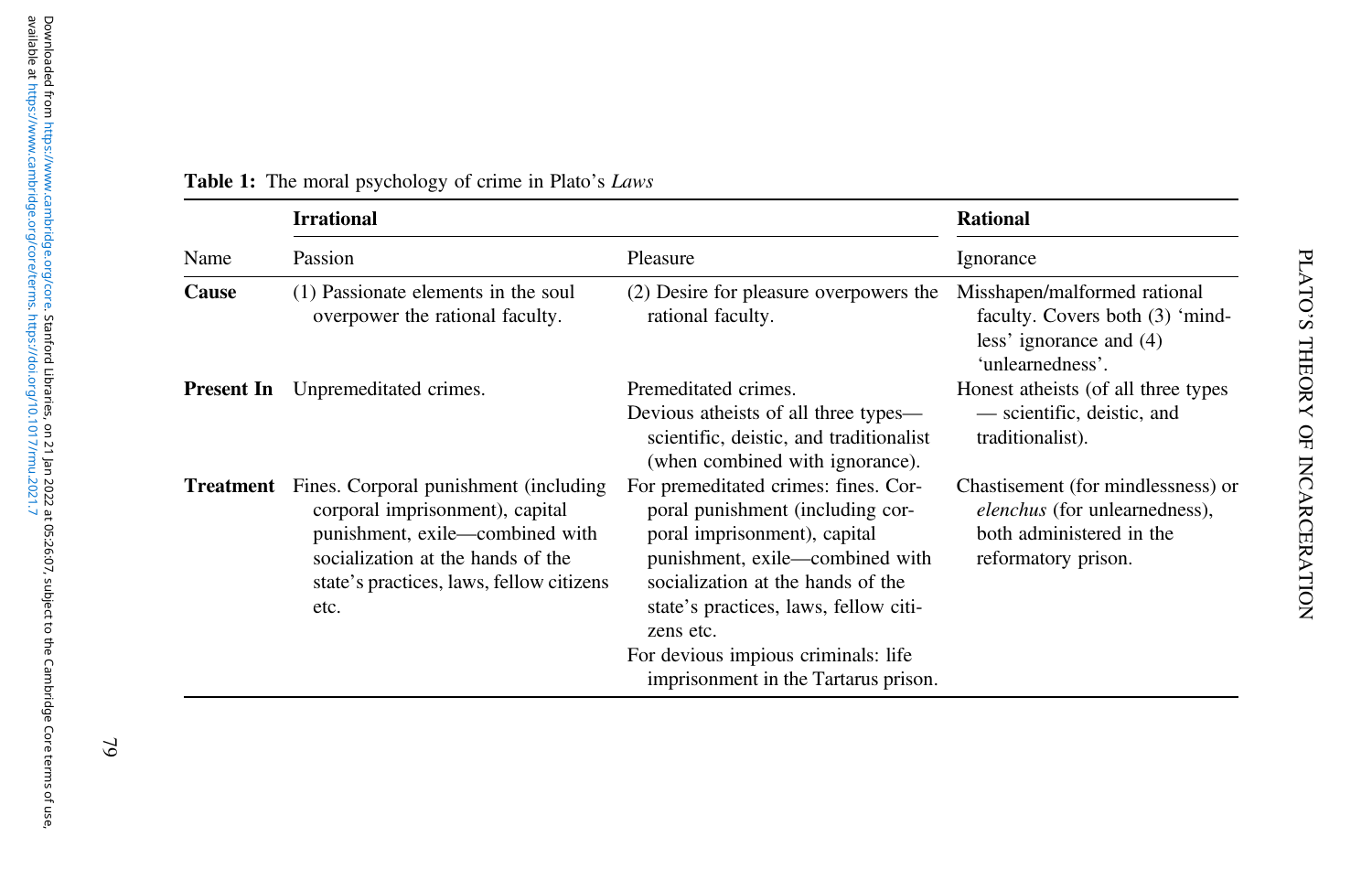defect in reasoning and so cannot only be punished non-rationally, but, on the other, they also have unbalanced psyches and so cannot be reformed only by dialectic (as the case of Callicles showed). In the city of the Laws, the Athenian decrees (908a) that they be given a sentence of life without parole in the prison called 'Tartarus', an isolated building on the border of the country (which shares a certain iconographic similarity to the mythological 'prison of retribution' described in the *Gorgias*).<sup>36</sup> The double corruption of mistaken knowledge and a 'civil war' with pleasure makes this the rare example of an 'incurable' penological type, where reform defers entirely to deterrence. Ignorance, or the weakness of the reasoning element, is still a chief cause of crime, but where pleasure combines with intellectual error the rule of the rational element cannot be restored.

The second sort of seriously ignorant criminal is not under the dangerous sway of pleasure or passion and does not have a 'civil war' in her soul. Her ignorance, unlike that of the pleasure-corrupted ignorant person, can be countered (and corrected) entirely with knowledge. In the context of the *Laws*, this correction will take place in the σωφρονιστήριον, or 'reformatory prison', where she will be subject to instruction by the philosopher-experts of the Nocturnal Council over the course of a five-year prison term (908e). Given that the psychological problem with this sort of criminal was 'ignorance', instruction can plausibly be said to both reform her and 'make her better'.

At long last Plato has given us the site of the reformatory punishment he alluded to in the Gorgias, as well as a fuller psychological profile of the criminal who will be reformed. All that remains to uncover is the specific reformative technique that will be practiced within the reformatory prison. Here Plato introduces yet another division within this subtype. Some cases of ignorance can be fixed by 'chastisement' (νουθέτησις, cf. Soph. 229e–30a), one of the two tasks assigned to the reformatory prison (Laws 909a). This activity corresponds to a paternalistic form of 'scolding or encouraging', and can be applied to any criminal exhibiting ignorance. Chastisement is a more active version of the process encouraged throughout society by the educative function of law itself. Of the three types of atheists in the Laws, two, the deists and the traditionalists, are said to be driven by a 'lack of reasoning' (ἀλογία) and have a certain 'intellectual weakness' (οὐ δυνάμενος, 900a8). We may surmise that they will be 'chastised', given moral instruction meant to get the well-intentioned but weak-minded criminal back on track.

There now remains only the second half of this subtype, the last sort of ignorant criminal, a strong-minded but honest atheist, of the sort who does not believe

due to the corruption of reason by undisciplined appetites and emotions, with the ignorance that is a cause of wrongdoing distinct from injustice. The latter will have to be purely intellectual in origin and not due to habituation to bad pleasures.'

<sup>36.</sup> On the naming of this prison, see England ([1921\)](#page-17-0) ad 908a. Folch rightly draws attention to the mytho-poetic elements in the description of this prison, elements which may persist from the Gorgias.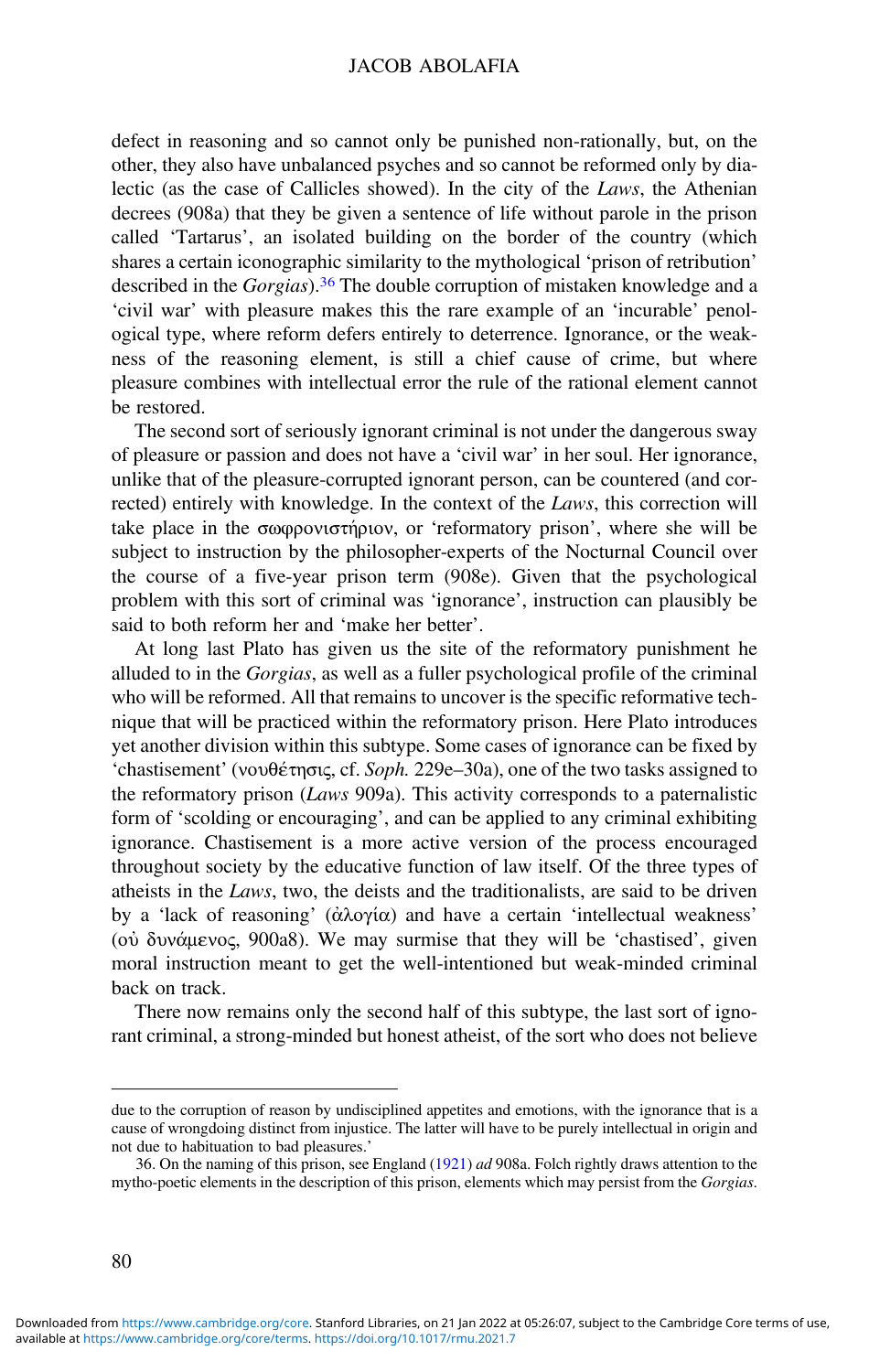in the gods because she 'missed the mark' in understanding philosophical first principles. These criminals will also be imprisoned in the reformatory prison with their weak-witted colleagues, but the *Sophist* describes a more demanding form of education for 'someone who thinks he's saying something though he's saying nothing' (230b4f., cf. Laws 881a), '[the punishers] collect his opinions together during the discussion, put them side by side, and show that they conflict with each other at the same time on the same subjects in relation to the same things and in the same respects… "Refutation" (ἔλεγχος) is the principal and most important kind of cleansing' (230b, d) for this sort of person.<sup>37</sup> This penal regimen of dialectical, emphatically Socratic treatment is a punishment for those who are not disfigured by unruly passion, not incontinent with regard to pleasure, and not simply foolish. Plato has created an institutional form of the very sort of dialectical punishment he proposed for Callicles in the Gorgias (though Callicles himself, corrupted as he is by pleasure, would presumably be sent straight to the Tartarus prison). With the prisons of the Laws, a psychiatric framework for penal 'soulcraft' has come fully into view.

## III. From Moral Psychology to Carceral Epistocracy

Plato's detailed and demanding theory of incarceration is even more striking when compared with the actual practice of incarceration as it existed in the Athens of his time. Incarceration, if we are to believe Demosthenes' Against Timocrates, the only other extended discussion of this punishment in Attic prose, existed at the frontier of the democratic respect for the autonomy of free citizen bodies, and the need of the citizen demos to control wealthy elites. For Demosthenes and his contemporaries, the prison was part of a political struggle over the meaning of 'democracy'– what defines membership in the *demos*? What are the limits to its power?<sup>38</sup>

The question that motivates Platonic punishment, on the other hand, is not who wields authority, but rather what social and political structures are demanded by reason. At one point, Plato defines politics as the type of 'knowledge' (ἐπιστήμη) that has power over 'common life' (τὸ κοινόν, Statesman 305e4–6). For Plato, it is not enough to have an end or value in mind, like the rule of the many (or even the rule of the few), and then to test political practices against it. Institutions, including techniques of punishment, must be justified by correct knowledge at every step and in every aspect. The lawgiver or the statesman must know (and predict) how different sorts of people will react to different sorts of laws and institutions, and each detail of the law, each element of every institution must justify itself before the tribunal of reason.

<sup>37.</sup> Tr. White in Cooper and Hutchinson ([1997\)](#page-17-0).

<sup>38.</sup> See Demosthenes Or. 25, discussed in Abolafia ([2019\)](#page-17-0).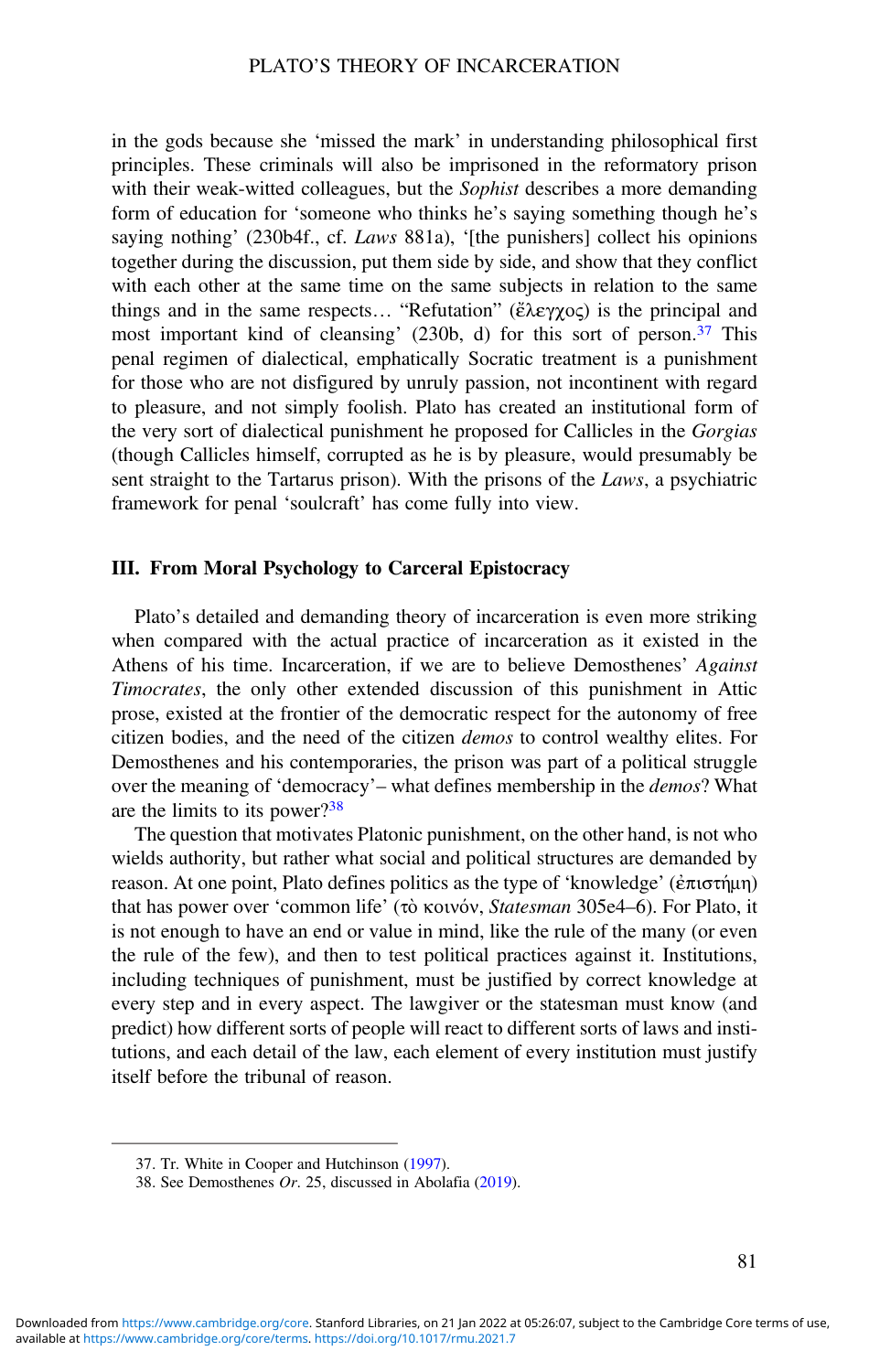### JACOB ABOLAFIA

Plato's ideal states are therefore sometimes called 'epistocracies' because those who have knowledge of what is right should rule. But especially in the Laws, where political knowledge is embedded in statutes and institutional design as much as in any person, epistocracy must be understood more precisely as the rule of knowledge.<sup>39</sup> Correct knowledge of human souls is the principle according to which state power, including punishment, is to be applied. In the best system of laws, it is knowledge itself, knowledge of the criminal mind, knowledge of human nature, that can be said to be responsible for punishment, rather than any public official.

I have intentionally framed this nexus of power and knowledge, of power distributed through the knowledge of human behavior, in a way meant to suggest Michel Foucault's conception of 'Power/Knowledge'. The exercise of power (in the form of coercive violence) in the  $Laws$  is as much about causing citizens to internalize knowledge (as the analogy of the soul as a puppet susceptible to the pull of reason illustrates) as it is about using knowledge to enable or effect state violence. This affinity between Plato and modern theories of incarceration deepens when one considers the close intersection between penology and psychology that Foucault identified in the modern 'punishment-correction' of delinquency. The offenders in Plato's Laws are 'delinquents' avant la lettre. Criminal behavior is explained by the behavioral sciences rather than by the judicial processes of a court.

The actual Athenian use of incarceration, intertwined as it was with democratic values and the interests of the democratic jury system, seems to have lent itself to a more pragmatic, consequentialist, theory of punishment. If keeping a person, especially a rich and powerful person, under lock and key benefited the rule of the demos more than it harmed it, then, according to Demosthenes, incarceration was justified. Plato, for his part, demanded a procedural transparency for his political institutions that even modern 'technocratic' democracies still struggle to implement. The penal regime imagined by the Laws depends on a rationalized, technical process, and the adherence of this process to an external, non-politically contingent standard of truth, as much as it does on the identity of the offender. Placing a criminal under confinement must conform to autonomous penological reason. A citizen jury is simply not fit to mete out such punishments.

Despite these differences, the Athenian discourse around the prison and Plato's account of incarceration do share one striking detail—they are both focused on the punishment of elites. As Marcus Folch discusses in his contribution to this volume, references to the prison in Athenian historiography are always in the context of elite personalities, male or female. We should also confirm Folch's finding that in the Laws an atheist criminal, and thus a prisoner, can almost certainly be of either gender. After all, the high offices of the state,

<sup>39.</sup> Literally, the regime form in the Laws is a 'theocracy', but given that reason is divine, the distinction collapses. See Abolafia [\(2015](#page-17-0)).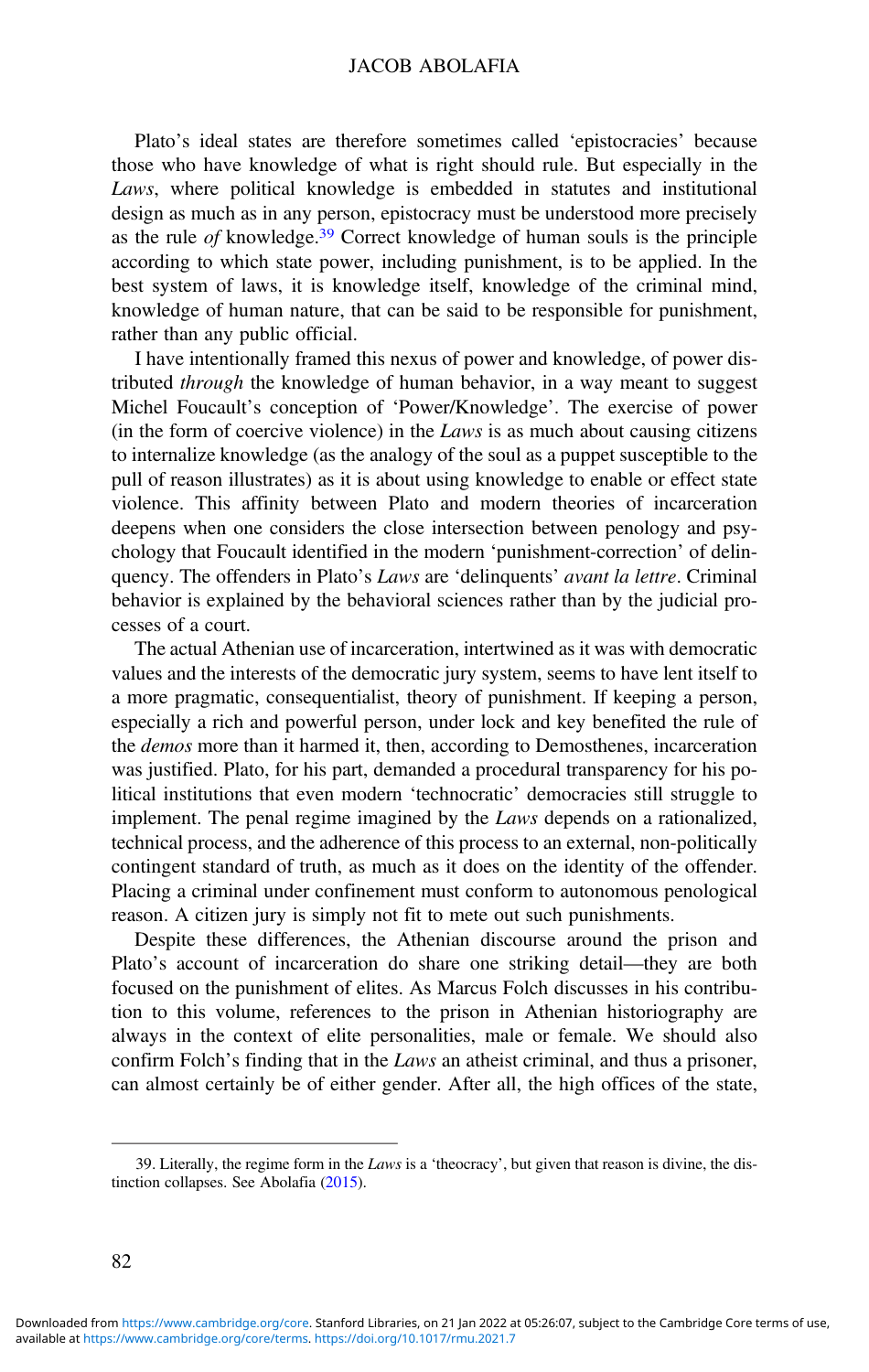including the Nocturnal Counsellors who serve as prison wardens, are open to women (813c6–9), marking women as potential members of the same elite class that produces intellectual criminals.<sup>40</sup> The text does not make an allowance for prisons for different genders, but this may reflect the assumption that if men and women can dine together in the city's 'communal messes', they can reasonably be incarcerated together as well.

The reformatory prison is located on the acropolis, directly next to the seat of government (and is administered by its highest body, the Nocturnal Council). Even the Tartarus prison is filled with the sort of well-spoken personalities who sometimes become 'tyrants and demagogues and generals', founders of mystery cults and sophists (908d5f.).<sup>41</sup> This identification of elites with 'atheists' may seem rather exotic, but the supposition that the sources of social disorder come 'from the top down', so to speak, reminds us that both the popular Athenian and Platonic accounts of incarceration firmly belong to the social theory of ancient 'face-to-face' societies. According to this worldview, social threats have names and identities, they are not, for the most part, the product of the faceless many.

Despite being anchored in the pre-modern world of the city-state, Plato's approximation of the criminal psychology of delinquents, and his strikingly technocratic (or epistocratic) ideas about institutional design, cast into doubt some of the confidence that Foucault and others showed regarding the singular modernity of the reformatory prison. Plato developed an idea of the carceral regime in response to the threat of elite disorder, reflecting an elite Athenian preoccupation with atheists and demagogues as the source of social strife.<sup>42</sup> But his ideas about reform and instruction would prove attractive in very different political and intellectual contexts.<sup>43</sup> And even the eighteenth-century incarnation of rationalistic and psychologistic reformatory incarceration, while different from Plato in important ways, owes something to this Platonic tradition in its use of confinement and education in tandem, in the adoption of medical metaphors for criminal behavior, and in the intertwining of the juridical and psychological sciences.<sup>44</sup> Plato's fundamental contribution, which was to inspire thinking

<sup>40.</sup> For the expansive role of women in the political world of the Laws see Moore [\(2005](#page-18-0)), ch.VI, esp. 158–60.

<sup>41.</sup> It is no coincidence that the two paradigmatic 'opponents' in Plato's political dialogues, Callicles and Thrasymachus, fit squarely into this elite social category of politicians and intellectuals. Plato often writes about 'punishment' in broad terms, but he is most deeply interested in the threat posed by wayward elites. Not because these elites threaten popular rule, as in Athens, but rather because it is the wealthy and well-educated who are most likely to 'think they know what they do not', the error that is most fundamentally at odds with epistocracy.

<sup>42.</sup> For the worried discourse around Atheists in democratic Athens, see Sedley [\(2013](#page-18-0)).

<sup>43.</sup> As is discussed in Abolafia [\(2019](#page-17-0)), the origins of ancient monasticism as a spiritual practice, and the return of the ideal prison via the Utopia of Thomas More and other early modern texts, owe direct debts to Plato's idea of the prison.

<sup>44.</sup> One distinctly new aspect of the modern prison is its fundamental orientation toward the social control of the impoverished masses, and especially the assumption that the lower classes are synonymous with the pool of available unskilled labor. Plato did not foresee the Benthamite blending of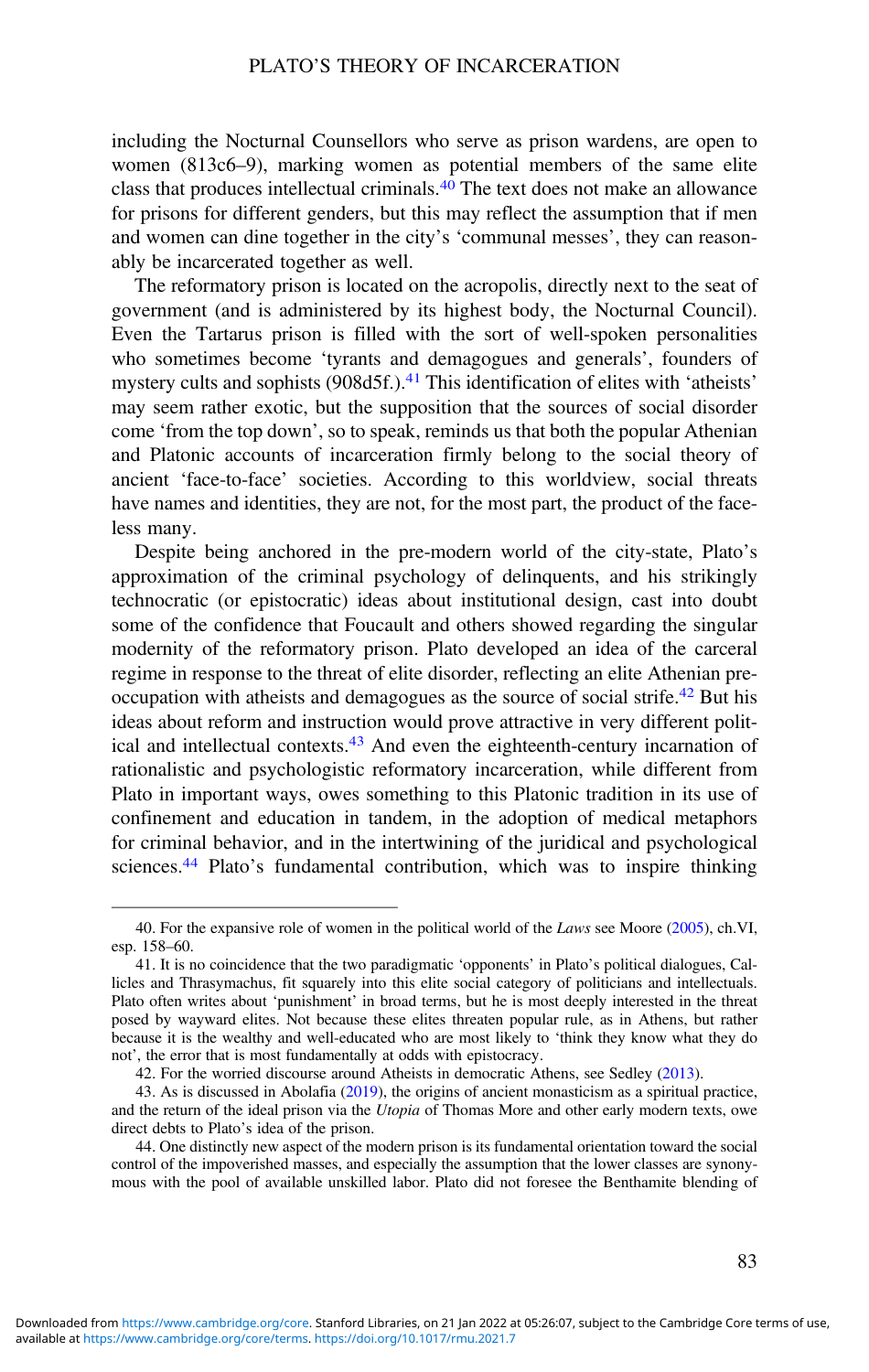about correctional institutions for two-thousand years, was to take the democratic idea of 'improving' citizens, and that 'anyone can be made better', and go to the root of the question of what making someone better would actually require.

As we have seen, there are very specific conditions which are required in order to 'improve' a soul according to Plato. These conditions did not obtain in the actual prisons of Athens, both for technical and economic reasons, and because punishment in Athens was essentially a question of convincing the jury about what was in its best interests rather than addressing the status of an individual soul. Modern democracies have been more willing and able to experiment with explicitly 'educational' or 'psychiatric' institutions of punishment, but from our current vantage point we must admit that the record of this centuries-long experiment is mixed at best. Perhaps the Platonic fastidiousness about rational means of punishment can be made to work with a modern liberal desire to respect the integrity of the criminal as a rights-bearing citizen, but perhaps, in the age of mass incarceration and penal warehousing, the rift between the democratic common sense that punishment makes things worse and the Socratic insistence that it can rationally make things better has grown into an unbridgeable chasm.

Readers of Plato have always vacillated back and forth between emphasizing the philosopher's antagonism towards democratic values and acknowledging his engagement with and even intellectual debt to the prevailing democratic political culture into which he was born.<sup>45</sup> Plato's theory of incarceration provides an illuminating example of how, by attempting to rationally ground even ostensibly democratic practices, Plato arrived at political institutions (and theoretical justifications) that were entirely independent of, or even at odds with, democratic politics. In the case of the prison, the transformation of the jail from a site where the behavior of elite men (and perhaps women) was held up for democratic sanction to one where science of the soul was applied to errant citizens both accomplished the Athenian aim of civic education and severed that aim from its connection to popular rule. It is impossible to say whether Plato would have conjured up a prison if he had not seen it used by the Athenian courts, but, in a lesson that may also hold true for the troubled penitentiaries of today, his attempt to make a democratic institution subservient to an externally valid set of rational criteria ended up severing the prison from any specifically democratic idea of justice, a development whose consequences may remain with us in the democratically deficient prisons of our own day.

Polonsky Academy, Van Leer Jerusalem Institute [jacoba@vanleer.org.il](mailto:jacoba@vanleer.org.il)

punishment and production, nor does his theory reflect the modern discovery, made in prison-factories, that 'the soul is the prison of the body' as per Foucault ([1977\)](#page-17-0), 30. Plato, for his part, thought that labor only ever made souls worse.

<sup>45.</sup> See Monoson [\(2000](#page-18-0)) and recently Thakkar [\(2018](#page-18-0)).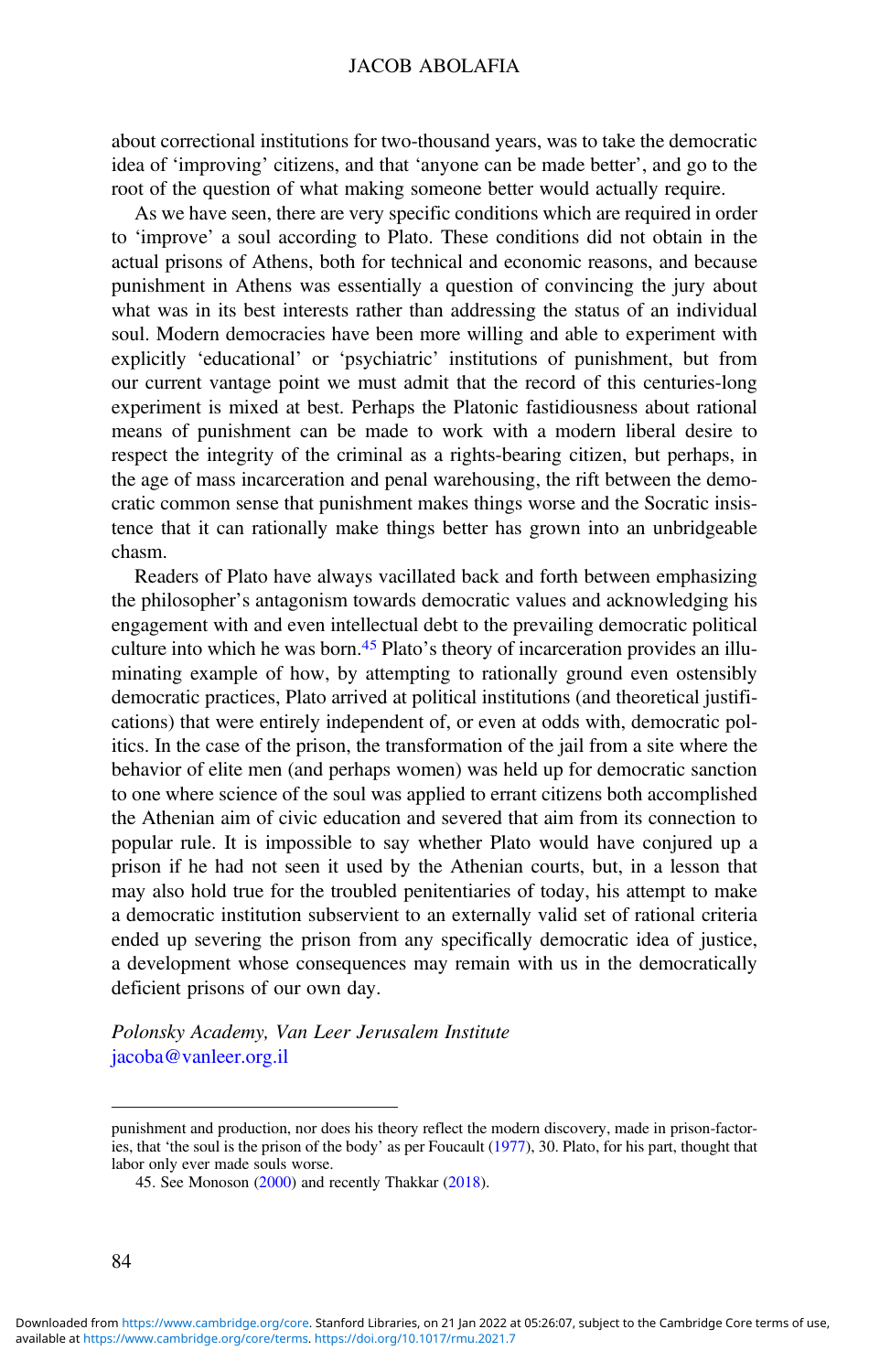#### BIBLIOGRAPHY

- <span id="page-17-0"></span>Abolafia, J. (2015), 'Solar Theology and Civil Religion in Plato's Laws', Polis: The Journal for Ancient Greek Political Thought 32 (2), 369–92.
- (2019), 'Penal Modernism Before Modernity: Correction and Confinement in the History of Political Thought' (PhD Diss.) (Cambridge, MA: Harvard University).
- Alexander, M. (2011), The New Jim Crow: Mass Incarceration in the Age of Colorblindness (New York/Jackson, TN).
- Allen, D. (1997), 'Imprisonment in Classical Athens', CQ n.s. 47 (1), 121–35.
- (2000), The World of Prometheus: The Politics of Punishing in Democratic Athens (Princeton, NJ).
- Berman, S. (1991), 'How Polus Was Refuted: Reconsidering Plato's Gorgias 474c–475c', AncPhil 11 (2), 265–84.
- Bremmer, J.N. (2002), The Rise and Fall of the Afterlife: The 1995 Read-Tuckwell Lectures at the University of Bristol (London/New York).
- Bury, R.G. (tr. and ed.) (2004), Laws (2 vols: Cambridge, MA) [orig. publ. 1926].
- Cooper, J., and D.S. Hutchinson (1997), Plato: Complete Works (Indianapolis, IN).
- Dilts, A. (2014), Punishment and Inclusion: Race, Membership, and the Limits of American Liberalism (Bronx, NY).
- Dover, K.J. (1974), Greek Popular Morality in the Time of Plato and Aristotle (Berkeley, CA).
- Edmonds, R.G. (2012), 'Whip Scars on the Naked Soul: Myth and Elenchos in Plato's Gorgias', in C. Collobert, P. Destrée, and F.J. Gonzalez (eds), Plato and Myth: Studies on the Use and Status of Platonic Myths (Leiden), 165–86.
- England, E.B. (ed.) (1921), The Laws of Plato; the Text Ed. with Introduction, Notes, Etc. (Manchester).
- Folch, M. (forthcoming), 'Political Prisoners in Democratic Athens, 490–318 BCE', CPh.
- Foucault, M. (1977), Discipline and Punish: The Birth of the Prison (New York).
- Garland, D. (2001), 'Introduction: The Meaning of Mass Imprisonment', *Punishment &* Society 3 (1), 5–7.
- Gibson, M. (2011), 'Global Perspectives on the Birth of the Prison', *The American Histor*ical Review 116 (4), 1040–63.
- Hunter, V. (1997), 'The Prison of Athens: A Comparative Perspective', Phoenix 51 (3/4), 296–326.
	- $-(2008)$ , 'Plato's Prisons',  $G\&R$ , 55 (2), 193–201.
- Ignatieff, M. (1978), A Just Measure of Pain (London).
- Irwin, T. (1979), Gorgias (Oxford/New York).
- Kamtekar, R. (2016), 'The Soul's (After-) Life', AncPhil 36 (1), 115–32.
- Klosko, G. (2006), The Development of Plato's Political Theory (Oxford).
- Lerman, A., and V. Weaver (2014), Arresting Citizenship: The Democratic Consequences of American Crime Control (Chicago, IL).
- Mackenzie, M.M. (1981), Plato on Punishment (Berkeley, CA).
- McKim, R. (1988), 'Shame and Truth in Plato's Gorgias', in C.L. Griswold (ed.), Platonic Writings/Platonic Readings (New York), 34–48.
- Mayhew, R. (2008), Plato: Laws 10 (Oxford).
- Meyer, S.S. (2012), 'Pleasure, Pain, and "Anticipation" in Plato's Laws, Book I', in R. Patterson, V. Karasmanis, and A. Hermann (eds), Presocratics and Plato: A Festschrift in Honor of Charles H. Kahn (Las Vegas, NV), 349–66.